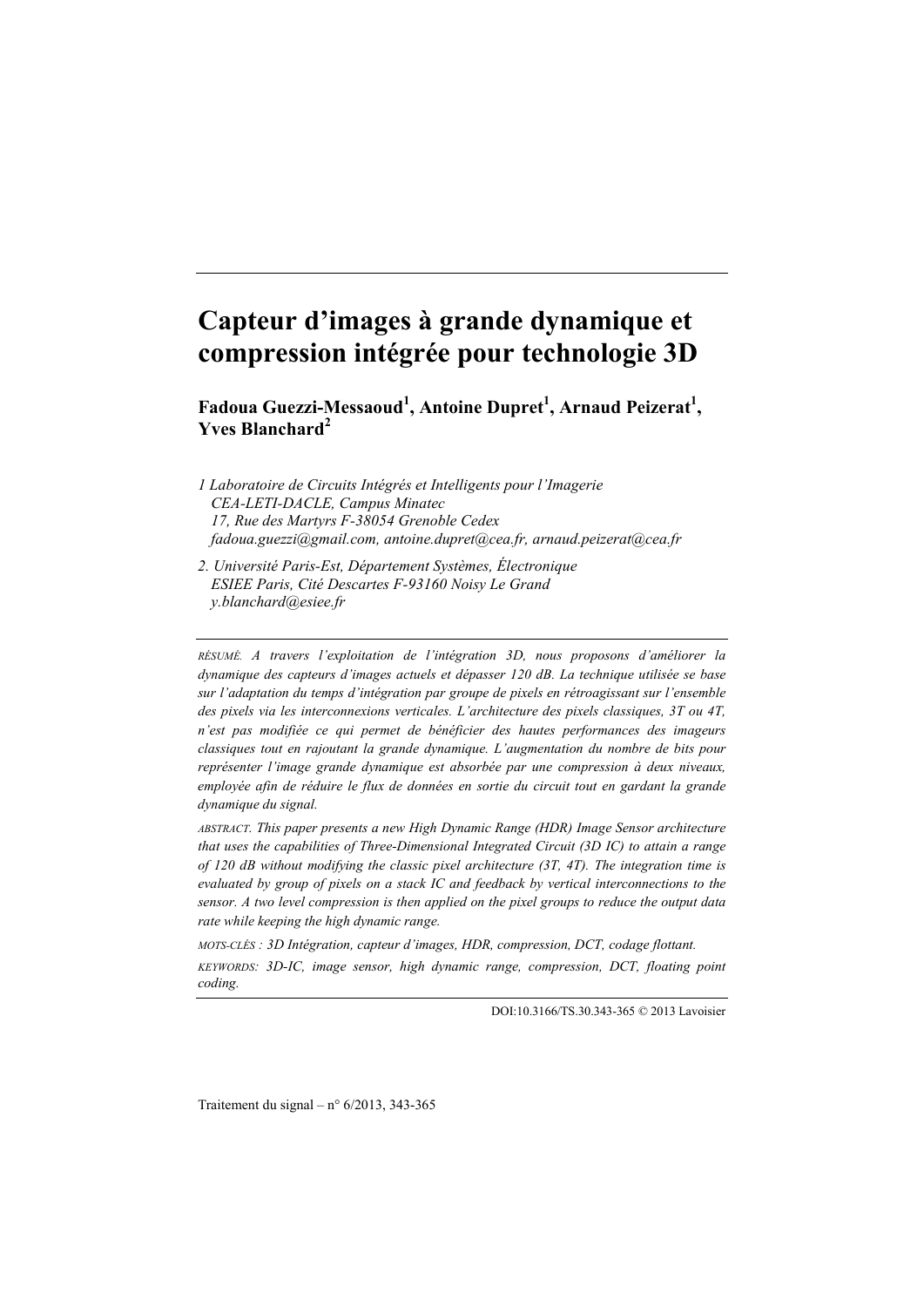# **Extended Abstract**

#### *High Dynamic Range Imager*

A High Dynamic Range Imager is able to capture a frame with at the same time details in the light areas and in the dark areas. To obtain this result a dynamic of 120 dB, corresponding to 20 bits of linear coding is required by pixel, compared to 8-10 bits for classical imager.

Numerous work have dealt with the extension of the dynamic range as a classical pixel architecture does not allow this dynamic range because of saturation and signal to noise ration limitations. An ideal solution would be to control for each individual pixel the integration time of the photo current to adapt it to the illumination. However most of those works imply a deep modification of the pixel architecture and an important increase of its area.

This paper proposes a solution for the design of a HDR imager based on a 3D technology integration, where integrated circuits (IC) are stacked together and connected directly by Through Silicon Via (TSV). It is proposed to have a classical imager with 3T or 4T pixel architecture implemented on the first IC of the stack, while a second IC is used to do signal processing and control. On this processing level optimum integration times are evaluated in parallel for group of pixels, called here macro pixels. These information are fed back at the pixel level by the TSV connecting the two circuits. Furthermore as the quantity of data for HDR coding becomes important, a multi-level approach for a lossy compression scheme in each macro pixel is evaluated to reduce the data output throughout.

#### *Macro pixel specificities*

A macro pixel is a group of adjacent pixels that are going to have the same integration time. The macro pixel size is a compromise between the number of available TSV and the degradation brought down by not having individual pixel controls. The increase in the pixel dynamic is brought by a logarithmic variation of the exposure time, producing a pixel value in floating format with the Exponent corresponding to the integration time and the Mantissa to the conversion of the pixel value at the end of integration (Bermak and Kitchen, 2006).

# *Pixel*  $\_$ *Valeur* = *M*  $\cdot$  2<sup>*E*</sup>

One originality of this work is to have a common exponent for all the pixels belongings to the same macro pixel giving the advantages of the larger macro pixel area to implement the control electronics and a first level of data compression, but with the cost of a slight degradation of the PSNR as the macro pixel size increase.

In order to reduce the quantity of transmitted data a second level of compression of the mantissa is studied at the macro pixel level. Based on the Discrete Cosine Transform (DCT) it is tailored to the architecture specific needs, with a reduced available area and an imager partitioned into macro pixels. The DCT is not done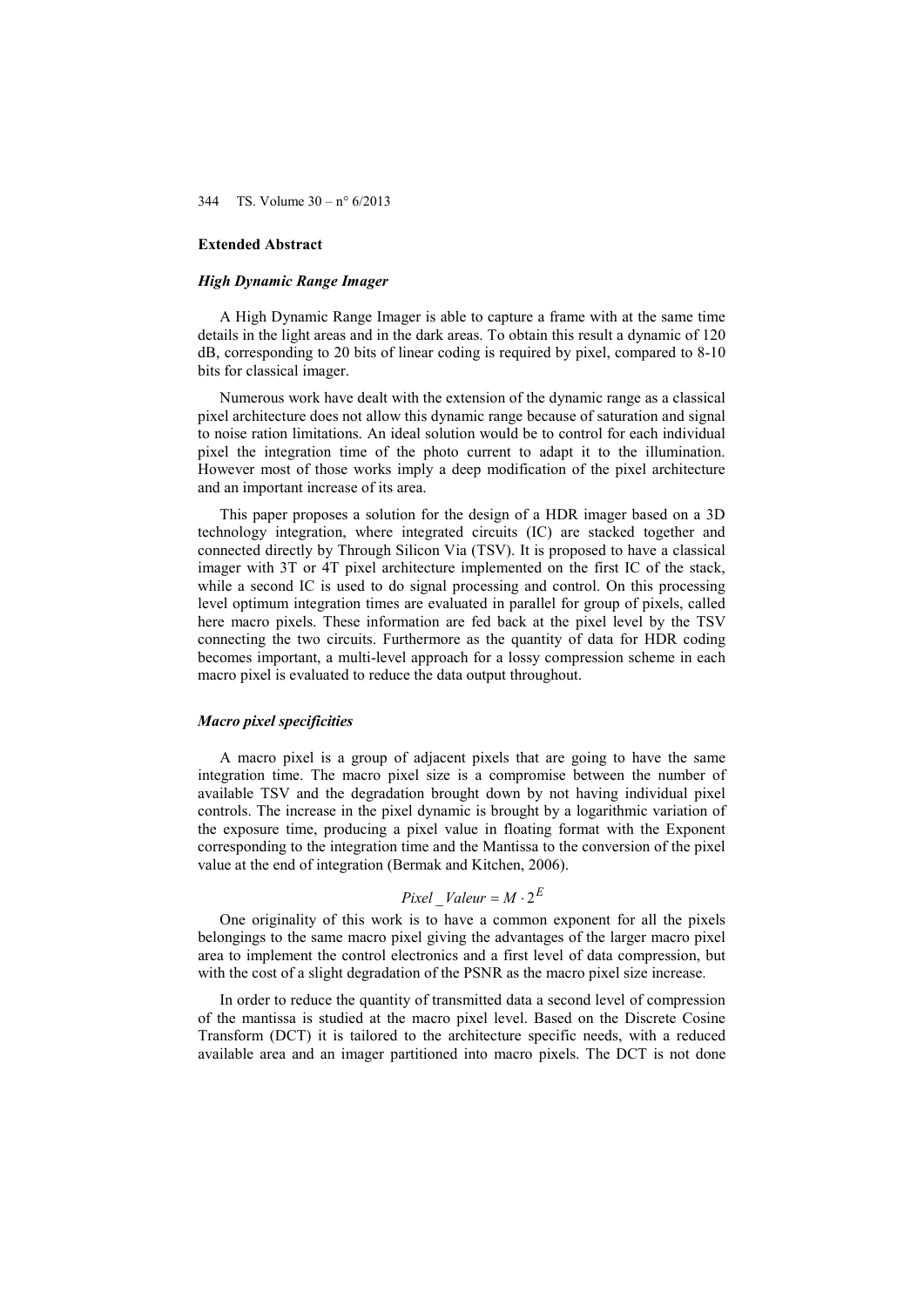classically on an 8 by 8 pixels matrix but directly on the macro pixel size and the compression factor is obtained solely through quantification of the high frequency coefficients as a Variable Length Coder (VLC) would not fit in the available area. The study shows that this brutal quantification of the mantissa coefficients has a negative impact on the PSNR but that the HDR quality is kept and that the image can still be used for post-processing.

# *Exposure time choice architecture*

The exposure time corresponds to the exponent of the pixel value and it is the same for all the pixels of the same macro pixel. For the choice of the common exponent, between different possibilities, it was found that the best PSNR was obtained by taking the highest exponent of all the pixels of the same group, corresponding to the exponent of the pixel receiving the maximum illumination. This information is obtained from the  $32\times32$  pixels of the macro pixel by an analog Winner Take All that will bring the highest pixel value to a comparator used by the control logic to stop the integration before saturation and then and start the analog to digital conversion. An analog WTA requires very few supplementary transistors and the classical pixel architecture can be kept. However the WTA gain variation introduces nonlinearities that can produce an erroneous evaluation of the integration time. This can be compensated by a two phase approaches with first a rough approximation of the integration time and then a fine tuning of it leading to a correct evaluation.

#### *Results and conclusion*

A High Dynamic Range imager architecture has been described. It uses the vertical integration of 3D IC stacking to implement on a first level an imager using a classical 3T or 4T transistors pixel and on a second level all the additional control logic. HDR coding is based on a floating point value notation. A macro pixel organization, with a common exponent for different pixels allows the sharing of the processing logic between those pixels, giving enough area on the control level to implement processing for HDR acquisition and compression at the macro pixel level.

The various parameters that have an influence on the proposed architecture performance and output quality were evaluated with high dynamic range images. It was determined that a  $32\times32$  macro pixel size with pixel mantissa having between 8-10 bits and a common exponent on 4 bits was offering a good tradeoff for implementation between area, compression and PSNR.

The WTA, crucial element for the evaluation of the exposure time, was designed on a double oxide CMOS 32 nm. It was necessary to compensate the nonlinearities introduced by the WTA with a two phases approaches to have correct values on all the input dynamic range.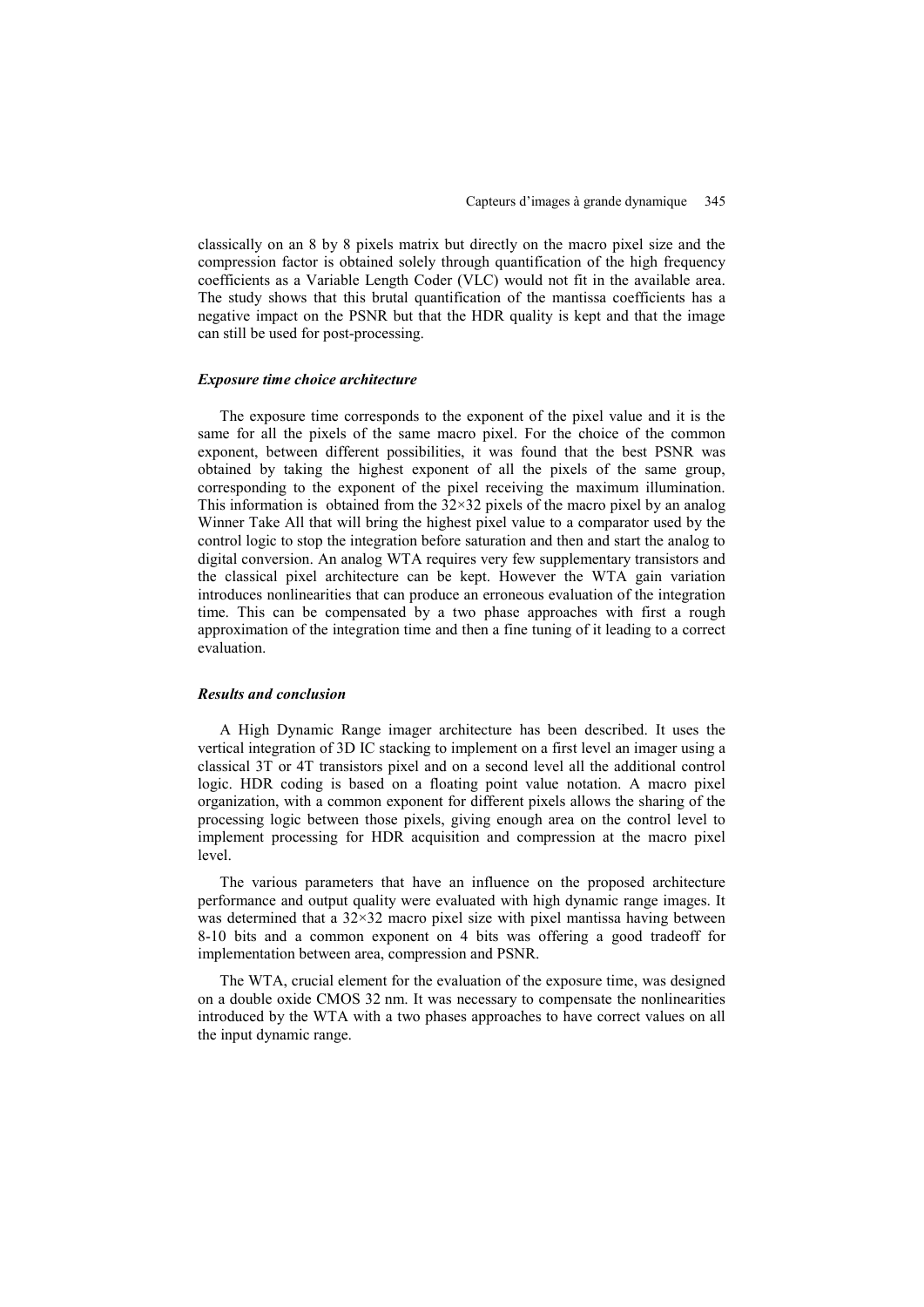The complexity of the final  $32\times32$  DCT was reduced by using on chip transform coefficients coded with only 3 bits, the image being reconstructed off chip by inverse transform of the mantissa and multiplication by the macro pixel exponents. A compression ratio of 75% can be obtained while keeping a PSNR of about 40dB. Blocks artifacts are visible but the image keeps enough information for post processing. Higher compression ratios can be obtained, but at 95%, the result image is at a limit of being usable with a PSNR of 30dB.

The different optimization of the architecture allow to obtain a usable image with less than two bits/ pixel compared to the original 20 bits/pixel of an HDR image.

#### **1. Introduction**

La poursuite de l'intégration de fonctions toujours plus complexes au sein d'un même circuit constitue un des principaux enjeux de la microélectronique. L'intégration tridimensionnelle par empilement de circuits (3D stacking) constitue une voie prometteuse pour y parvenir. Elle permet notamment de dépasser certaines limitations atteintes par les circuits actuels, plus particulièrement dans les circuits pour lesquels les données sont distribuées et qui nécessitent des bandes passantes importantes. Les travaux présentés dans cet article visent à exploiter cette technologie émergente dans le cadre des capteurs d'images et dépasser la preuve de concept présentée par : Suntharalingam et Berger, 2005 ; Magnan *et al.,* 2009. Il s'agit ici d'apporter une réponse à la limitation de la dynamique des capteurs d'images, tout en gardant une architecture classique des pixels et en adressant le problème de la réduction de la quantité de données à transmettre.

L'extension de la dynamique des capteurs d'images a fait l'objet de nombreux travaux pour les circuits classiques 2D (Bermak et Kitchen, 2006 ; Young et El-Gamal, 1999 ; Spivak *et al.,* 2009 ; Akahane *et al.,* 2009 ; Mase *et al.,* 2005 ; Rhee et Joo, 2003 ; Rhee et Park, 2009), plus récemment pour de futurs circuits 3D (Guezzi *et al.,* 2011 ; 2010). Cependant, la majorité de ces techniques modifie l'architecture du pixel et, en particulier, rajoute de l'électronique. Par conséquent, la dynamique est étendue au détriment d'autres caractéristiques qui influent sur les performances, par exemple, le facteur de remplissage.

Les performances des imageurs étant fortement liées à l'architecture et au dessin de masque des pixels, toute nouvelle étude de celui-ci est coûteuse. Dans ce papier, nous présentons une nouvelle architecture d'imageur permettant d'étendre la dynamique à plus de 120 dB sans avoir à modifier l'architecture classique (3T ou 4T) des pixels (Guezzi *et al.,* 2011). Cette architecture tire parti de l'émergence de technologies d'interconnexions verticales denses, *Through Silicon Via (TSV),* pour adapter localement le temps d'intégration par groupe de pixels. La capture d'une image à grande dynamique (HDR) avec un PSNR *(Peak Signal to Noise Ratio)* élevé induit une augmentation du flux de données en sortie du circuit. L'architecture HDR est donc couplée à un dispositif à deux niveaux de compression des données. Un premier niveau de compression est réalisé par un codage de la valeur du pixel avec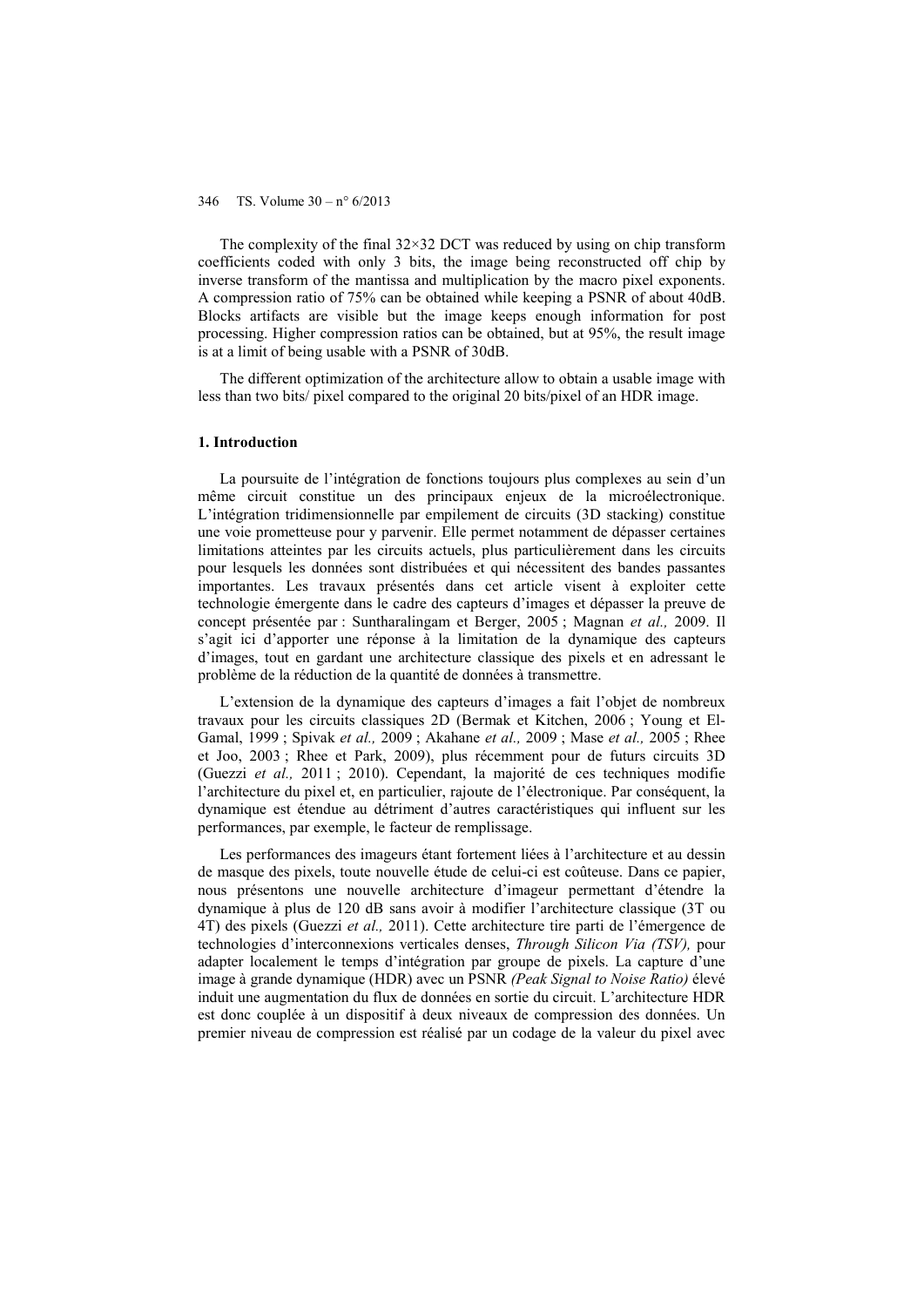une notation flottante originale, le deuxième par une transformée en cosinus discrète (DCT, *Discrete Cosine Transform*).

L'article commence par exposer une vue globale de l'architecture 3D proposée et de son principe de fonctionnement, puis sont présentées la technique d'extension de dynamique qui assure également le premier niveau de compression, pour terminer avec le 2<sup>e</sup> niveau de compression. Les principaux résultats obtenus sont détaillés.

# **2. Architecture du capteur d'images 3D HDR**

Un capteur d'images HDR est un capteur capable de restituer à la fois les détails des zones faiblement et fortement éclairées de la scène capturée. Ceci requiert une dynamique d'environ 120 dB équivalente à 20 bits par pixel en codage linéaire. Compte tenu des flux photoniques des scènes naturelles, seule la technique d'intégration temporelle des photo-courants pendant le temps d'exposition permet d'atteindre des valeurs de SNR supérieures à 30 dB (Vatteroni *et al.,* 2007). Si le même temps d'intégration était appliqué pour toute l'image et puisque la scène naturelle peut à la fois contenir des zones sombres et très éclairées, il faudrait disposer de pixels capables de stocker plusieurs millions d'électrons tout en ayant des niveaux de bruits de l'ordre d'un électron. Les dimensions des pixels, nécessairement réduites (typiquement 1,5 à 7,5 µm de côté) dès lors que des résolutions de l'ordre du million de pixels sont envisagées, réduisent la capacité de stockage à quelques milliers d'électrons. En d'autres termes, les architectures classiques de pixels conduisent à la saturation d'un certain nombre de pixels ou à des signaux noyés dans le bruit pour les pixels n'ayant pas eu un temps d'exposition suffisamment long.

Idéalement, il faudrait pouvoir ajuster le temps d'exposition pour chaque pixel et disposer de suffisamment de surface dans le pixel pour mémoriser son temps d'exposition. Comme nous l'avons déjà mentionné, cela implique d'augmenter la surface du pixel et de modifier profondément son architecture. Pour pallier le manque de surface disponible au niveau pixel, le circuit proposé dans ce papier exploite l'intégration 3D de 2 circuits intégrés.

Le principe de fonctionnement se base alors sur une rétroaction sur le pixel ou groupe de pixels voisins. En pratique, la rétroaction vise à adapter le temps d'intégration par groupe de pixels, notés dans la suite macro-pixel. Le temps d'intégration est alors déterminé pour optimiser le temps d'exposition pour les pixels d'un macro-pixel : il s'agit ainsi d'éviter de saturer des pixels du fait de temps d'exposition trop longs ou d'avoir des niveaux de signal trop faibles du fait de temps d'exposition trop courts. Par conséquent, dans une même image, plusieurs temps d'intégration sont utilisés avec une granularité égale à celle des macro-pixels. La dimension des macro-pixels résulte d'un compromis entre la densité des TSV et de la dégradation du PSNR. Ce dernier est déterminé expérimentalement comme nous le verrons dans la section 3.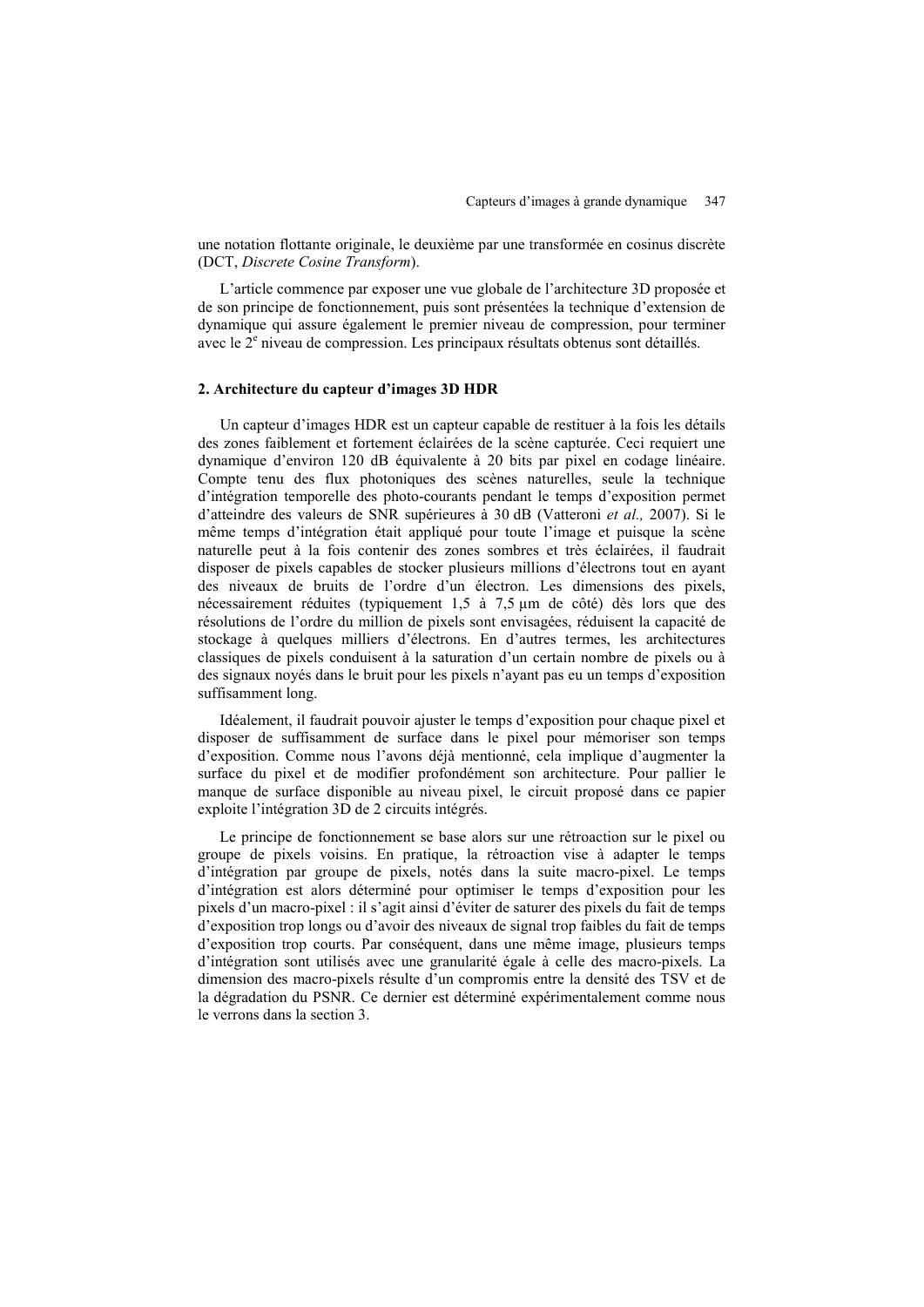

*Figure 1. Architecture du capteur d'images 3D HDR* 



*Figure 2. Schéma blocs du flot de compression* 

Une vue globale du circuit 3D est donnée en figure 1. Le circuit est composé de deux couches superposées verticalement et interconnectées par des TSV. La première couche reprend l'architecture d'un capteur d'images 2D classique comportant des pixels (3T ou 4T). Chaque pixel comprend une photodiode et un circuit de lecture. L'information issue de chaque pixel de la première couche est alors une tension analogique transmise à travers les interconnexions verticales à la  $2<sup>e</sup>$ couche. Le traitement effectué sur la  $2<sup>e</sup>$  couche comporte deux étapes. La première étape est l'évaluation du temps d'intégration adapté pour chaque macropixel, et dans un deuxième temps, la génération du signal de commande permettant d'agir localement sur le macro-pixel. Le traitement revient à effectuer un codage flottant de l'information appelé codage Mantisse-Exposant (M-E). Ce traitement sera explicité dans la section 3. Ce codage réalise une première diminution de la quantité de données qui serait obtenu par un codage grande dynamique linéaire. L'information étant numérisée dans chaque macropixel, on profite de cette étape pour implémenter,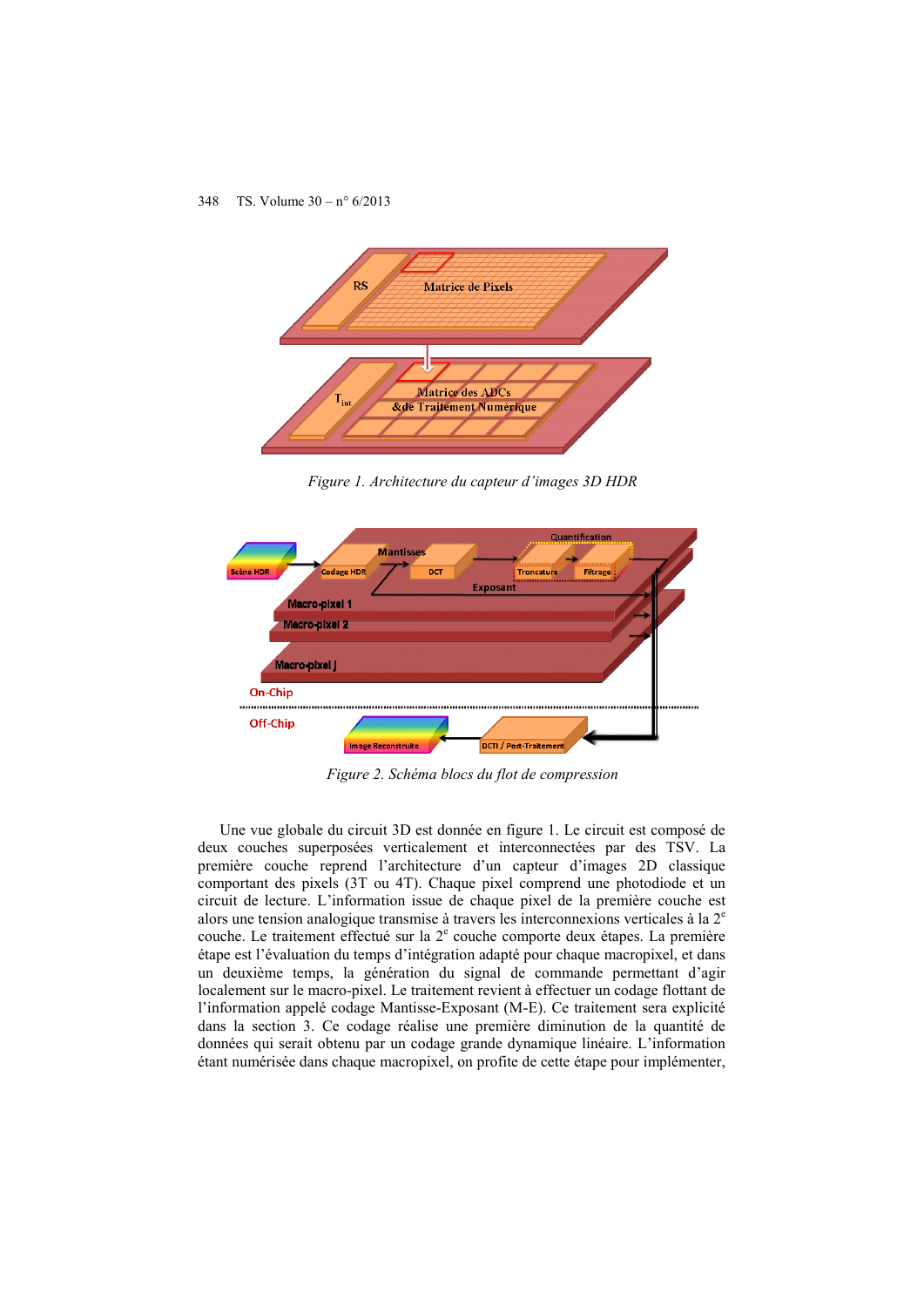sur la deuxième couche, une compression de données à base de DCT. L'objectif étant de faire un traitement parallèle par macropixel, il est proposé de faire une compression par simple quantification en sortie de la DCT sans codeur entropique. Le principe sera détaillé dans la section 5. La figure 2 illustre le traitement proposé et explicite le contenu de chaque élément de la deuxième couche du circuit 3D. Dans les sections suivantes, le principe du codage HDR et l'architecture proposée sont expliquées.

# **3. Codage HDR : principe et architecture**

# *3.1. Principe*

Les imageurs CMOS bas coût grands formats reposent sur des pixels d'architectures 3T ou 4T afin de concilier compacité et fort facteur de remplissage. Le mode de fonctionnement de tels pixels est l'auto-intégration dans la photodiode après chaque phase de remise à zéro. En effet, parmi l'ensemble des architectures de pixels, l'accumulation des charges résultant de la phototransduction permet d'obtenir le niveau de bruit le plus faible. Or, la quantité maximale de charges qu'il est possible de stocker dans le pixel est directement proportionnelle à la capacité de la diode ainsi qu'à la tension maximale aux bornes de la photodiode. La dynamique du pixel est donc donnée par :

$$
DR_{dB} = 10 \log \left( \frac{Q_{Max}}{Q_{noise}} \right) \text{ Avec} : Q_{Max} = C \Delta V_{Max}
$$
 (1)

Il existe de nombreuses techniques permettant d'obtenir une quantité équivalente de charges stockées supérieure à celle permise par la capacité de la diode. Notre objectif est de proposer une architecture HDR qui préserve l'architecture pixel (3T ou 4T) permettant ainsi de capitaliser sur les études complexes requises pour la conception de ces pixels.

Parmi les différentes techniques existantes pour augmenter la dynamique, la variation logarithmique du temps d'exposition est l'une des solutions compatibles avec des architectures 3T ou 4T sous réserve que le contrôle du temps d'exposition soit effectué hors du pixel (Bermak et Kitchen, 2006). Un tel procédé est équivalent à un codage flottant de la valeur numérique du pixel de type Mantisse-Exposant.

L'adaptation du temps d'intégration, en fonction de l'éclairement reçu, est effectuée pour chaque macropixel. Le temps d'intégration évalué pour chaque macropixel est choisi parmi un ensemble de valeurs prédéfinies évoluant en puissance de 2 et dont le nombre dépend de la résolution choisie pour l'exposant. Par exemple, si l'exposant est codé sur 4 bits, le temps d'intégration peut prendre l'un des 16 intervalles de temps.

La mantisse représente la valeur numérique du signal analogique issu du pixel à la fin de la période d'intégration. Ceci permet d'écrire la valeur du pixel sous la forme suivante :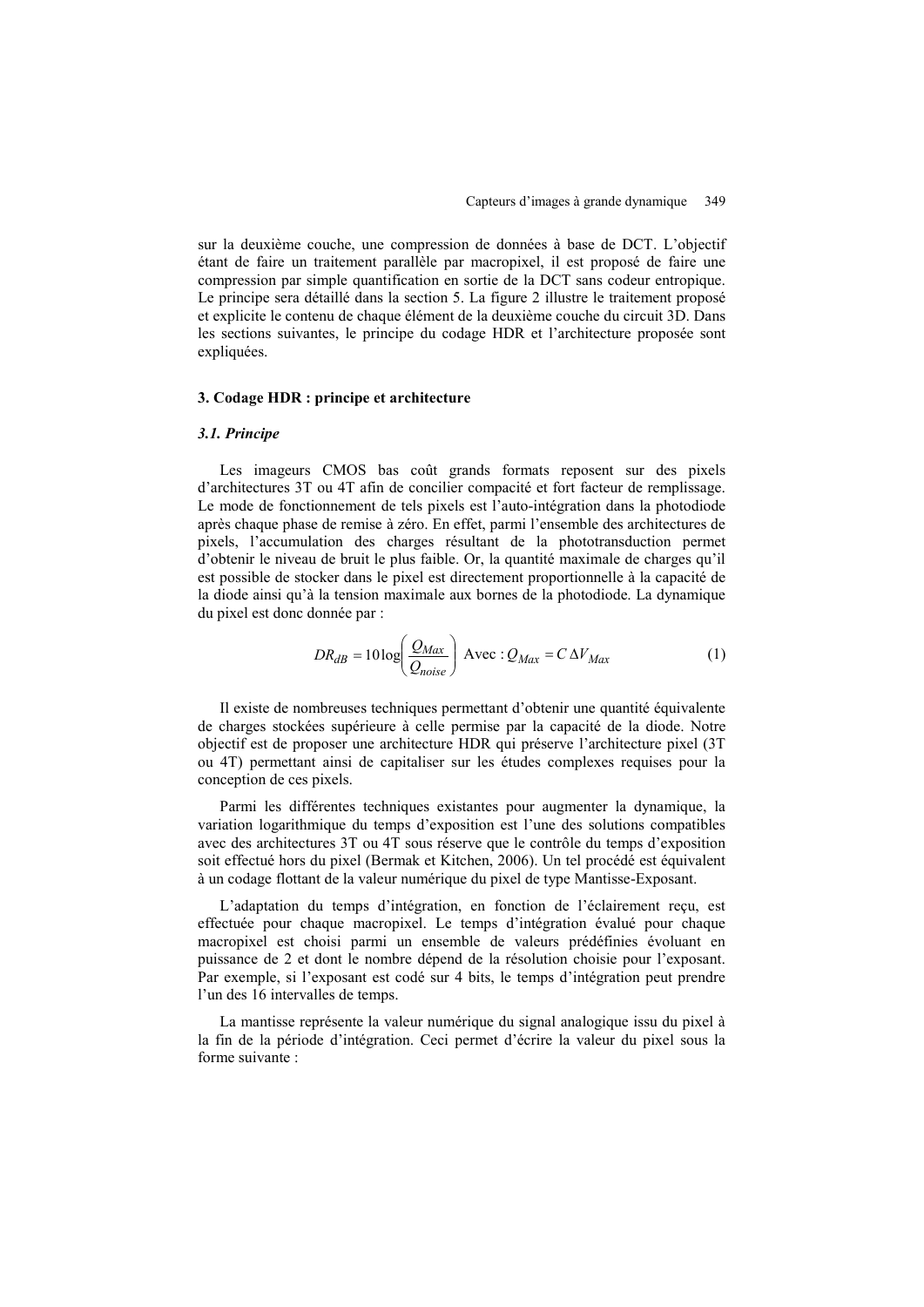$$
Pixel\_Value = M \cdot 2^E \tag{2}
$$

où *E* représente la valeur d'exposant et *M* la valeur de la mantisse.

Si *Neq* représente le nombre de bits nécessaires pour un codage linéaire du signal dans toute sa dynamique, il existe plusieurs couples de nombres de bits d'exposants, *Ne*, et de nombre de bits de mantisses, *Nm*, couvrant la même plage de valeurs que *Neq* bits linéaire. Le nombre de bits de la mantisse détermine le SNR *(Signal to Noise Ratio)* de quantification. Pour un bruit de quantification fixé, *Nm* est fixé et l'on détermine *Ne* par la relation suivante :

$$
Ne = \lceil \log_2(-Nm + Neq) \rceil \tag{3}
$$

Dans notre cas, avec une dynamique de scènes de l'ordre de 120 dB, il faut donc disposer de l'équivalent d'un codage sur *Neq* = 20 bits. Par ailleurs, le SNR introduit par la quantification est fixé par le nombre de bits de la mantisse. Un SNR de 50 dB nécessite un codage de la mantisse sur au moins 8 bits. L'équation [3] nous montre que la dynamique de 120 dB avec un SNR de 50 dB peut être atteinte en prenant  $Nm = 8$  bits et  $Ne = 4$  bits avec 13 valeurs distinctes de l'exposant ou  $Nm = 10$  bits et *Ne* = 4 bits avec 11 valeurs distinctes de l'exposant.

Ce codage permet de passer de 20 bits par pixel à 12 ou 14 bits par pixel selon le nombre de bits *Nm* de la mantisse. Dans la plupart des applications d'acquisition d'images, les pixels sont codés sur 8 à 10 bits. Pour limiter d'avantage le flux de données imposé par l'augmentation de la dynamique, nous proposons une approche originale. Celle-ci se base sur le principe du codage flottant mais en appliquant une valeur d'exposant commune à tous les pixels d'un macropixel. L'étude de différentes méthodes de choix de l'exposant commun (Guezzi *et al.,* 2011 ; 2010), permet d'établir qu'en termes de PSNR *(Peak Signal to Noise Ratio),* le meilleur choix de l'exposant commun à tous les pixels du même macropixel est l'exposant maximum de tous les exposants des pixels du même groupe (cf. figure 3). En factorisant ainsi les exposants des pixels, au sein d'un même macropixel, les pixels ne se différencient alors que par leurs mantisses. Ce codage a été appliqué à des images HDR de 20 bits pour évaluer la qualité des images obtenues à l'aide du PSNR.

Cette technique introduit un taux de compression dont l'expression est donnée ci-dessous :

$$
Tc = \frac{Nm + \frac{Ne}{Q^2}}{Nm + Ne}
$$
\n(4)

où  $Q^2$  représente le nombre de pixels dans un macropixel. Lorsque  $Q^2$  tend vers l'infini, la limite du taux de compression est :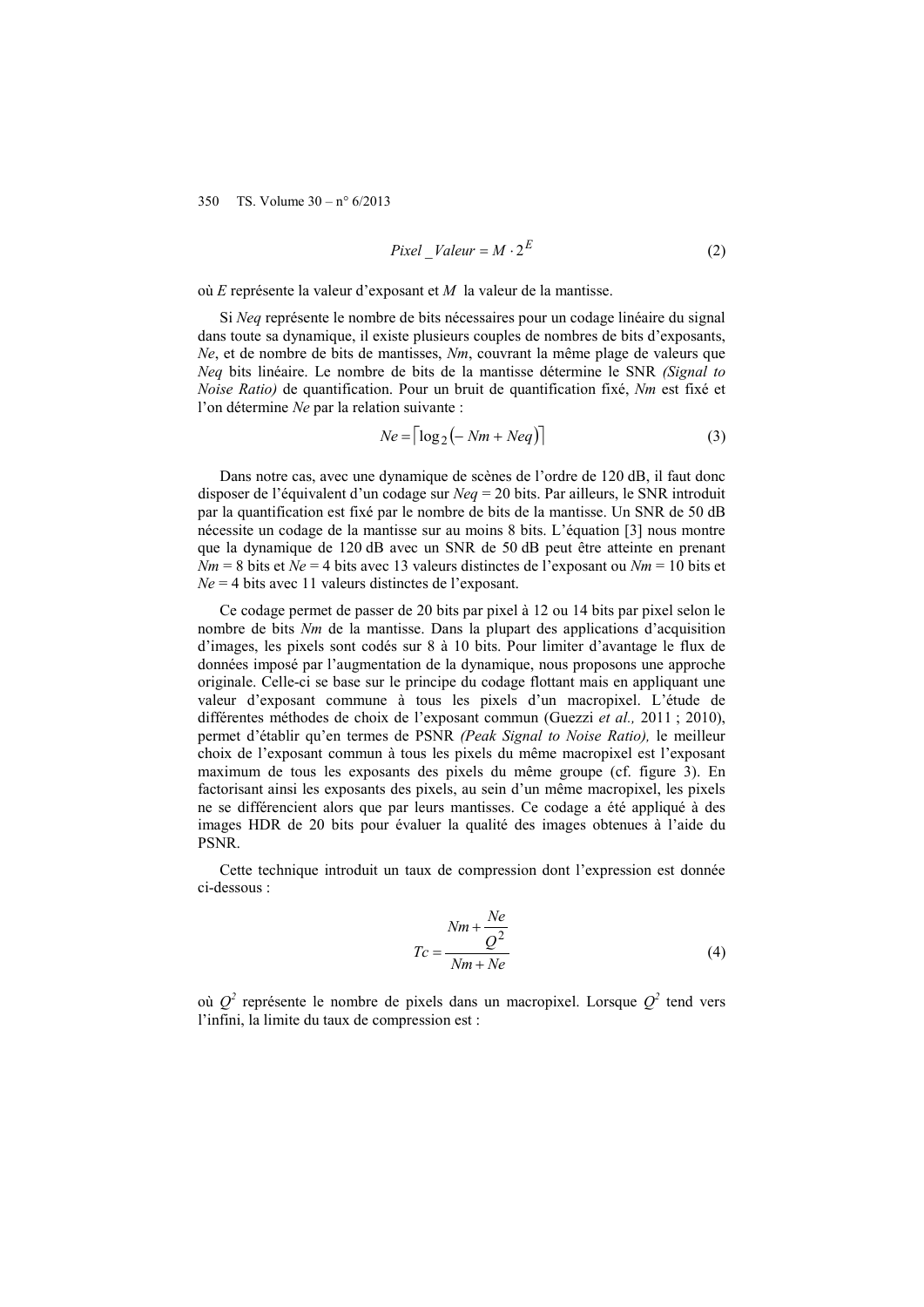$$
T_{\text{C}_{\text{lim}}\,ite} = \frac{Nm}{Nm + Ne} \tag{5}
$$

En pratique, au-delà de  $Q^2$ = 16 le taux de compression n'évolue plus de facon significative.

Le circuit de calcul du temps d'exposition doit être placé sous chaque macropixel. Il est donc nécessaire de déterminer la dimension maximale des macro-pixels qui permettent à la fois de réduire la quantité de données à transmettre, conserver un PSNR supérieur à 50 dB et assurer une surface suffisante pour intégrer le circuit de calcul de temps d'exposition.



*Figure 3. PSNR de l'image obtenue avec différentes méthodes d'exposant commun par macropixel*

Par ailleurs, le choix du nombre de bits des mantisse/exposant doit permettre l'utilisation d'un convertisseur compact et à faible consommation, tel qu'un convertisseur à rampe, celui-ci devant également être intégré dans chaque macropixel. Notre choix s'est porté sur une mantisse codée sur 8 à 10 bits et un exposant codé sur 4 bits. Nous avons donc étudié l'évolution du PSNR en fonction de la taille des macropixels en codant la mantisse avec 8 bits et l'exposant avec 4 bits. La figure 3 montre l'évolution du PSNR en fonction de la taille des blocs. Il apparaît que les macropixels peuvent atteindre des dimensions de  $32 \times 32$  pixels tout en conservant un PSNR élevé, c'est-à-dire supérieur à 60 dB.

La figure 4 permet de vérifier que la factorisation de l'exposant par macropixel n'a qu'un faible impact sur la qualité des images.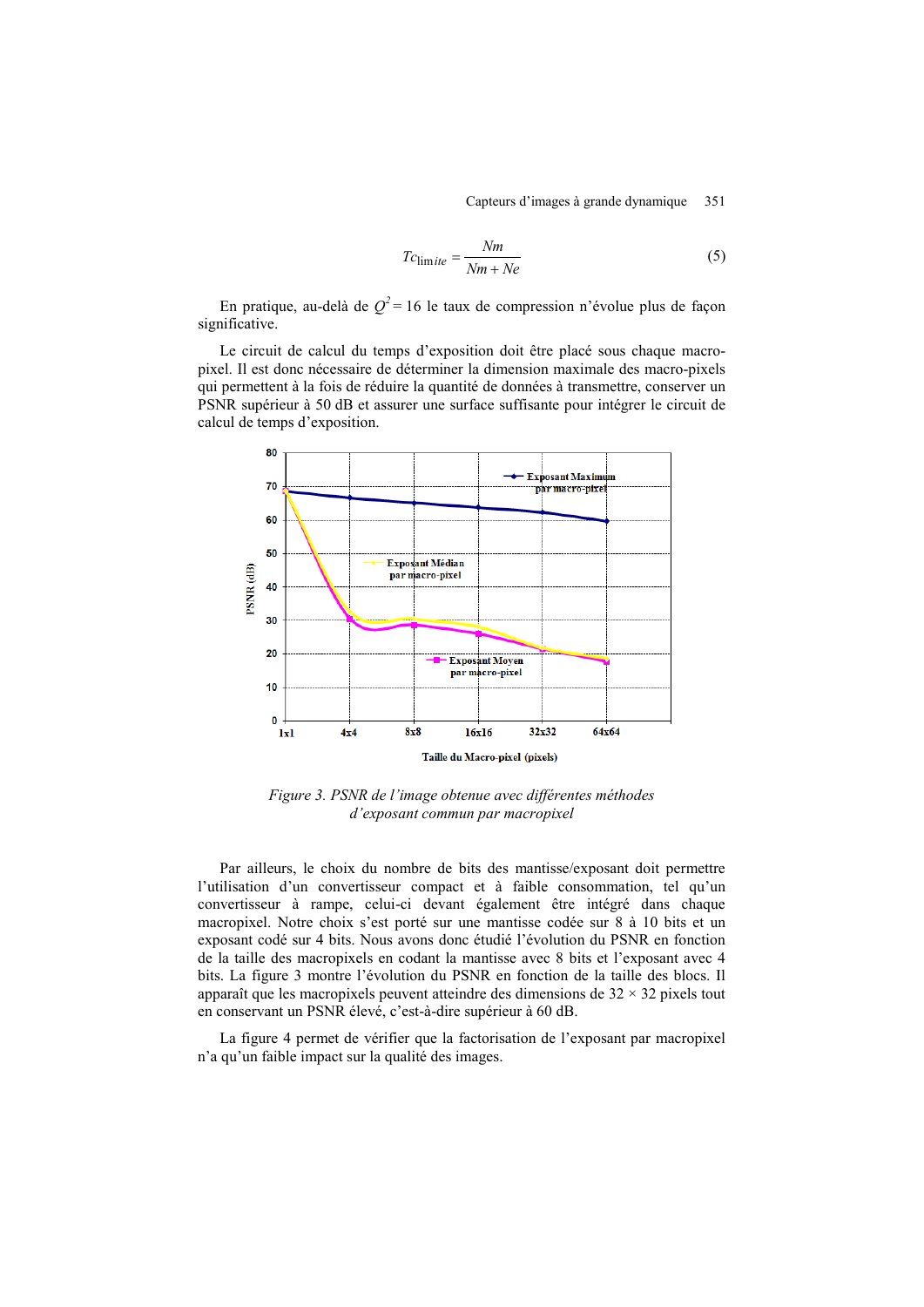Cette technique de factorisation permet d'assurer un premier niveau de compression. De plus cette factorisation d'exposant permet d'avoir suffisamment de surface pour intégrer un bloc de calcul de temps d'exposition par macropixel.



*Figure 4. Image HDR originale (à gauche) et image reconstruite après codage m-e (à droite)*

#### *3.2. Architecture d'ajustement du temps d'exposition*

Nous partons de l'hypothèse qu'au sein de la scène, l'éclairement varie lentement vis-à-vis du temps trame. L'objectif est de fixer un temps d'intégration qui permet de garantir qu'aucun des pixels ne sature.

Pour déterminer la plus forte intensité lumineuse reçue parmi tous les pixels d'un macropixel ainsi que la valeur de la chute de tension correspondante et en déduire le temps d'intégration optimal, nous utilisons le circuit dont l'architecture est présentée en figure 5 et dont les chronogrammes correspondants sont donnés en figure 6. Nous nous appuierons sur l'exemple d'un pixel 4T en mode Global Shutter.

Dans une première phase, la photodiode et le nœud flottant de mémorisation de chaque pixel sont réinitialisés à Vdd via le signal de remise à zéro (RST) qui est appliqué simultanément à tous les pixels de la matrice. Dans chaque pixel, le courant I<sub>ph</sub> est intégré dans la capacité  $C_{int}$  ce qui produit une tension décroissante V<sub>int</sub> proportionnelle au temps d'intégration et à l'intensité lumineuse reçue.

Dans chaque macropixel, la chute de tension ΔV maximale, correspondant au pixel qui reçoit la plus forte intensité lumineuse, est déterminée à l'aide d'un circuit Winner Take All. Classiquement utilisé dans les circuits neuromorphiques, le WTA (Winner-Take-All) est un circuit permettant d'extraire la tension maximum parmi toutes celles présentes à ses entrées (Carvajal *et al.,* 2000 ; Soleimani *et al.,* 2009) et (Lopez *et al.,* 2006).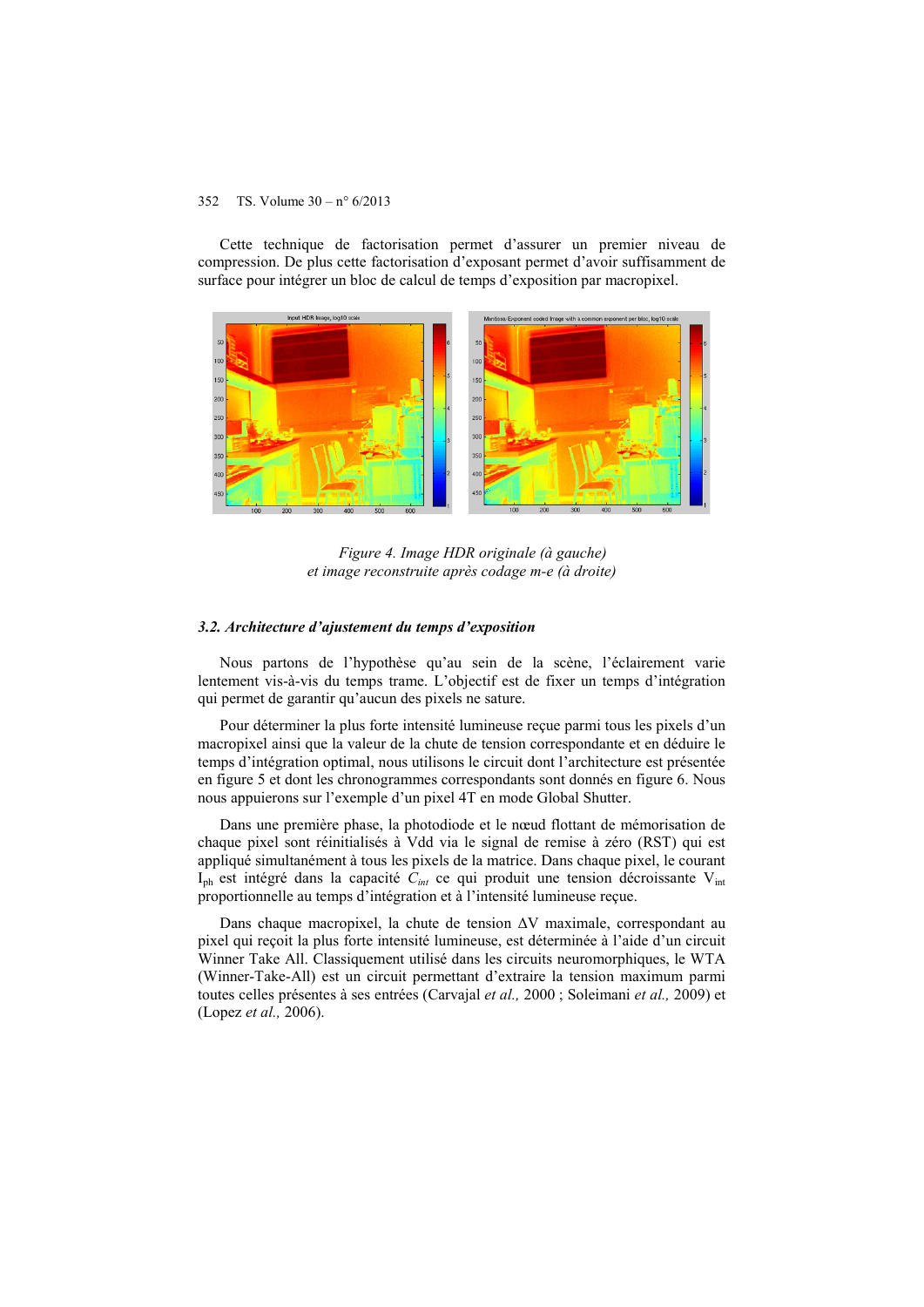

*Figure 5. Architecture proposée du capteur d'images 3D HDR*



*Figure 6. Différentes phases de fonctionnement pendant un temps trame*

Tant que la sortie du WTA reste inférieure à *Vref* = ΔV/3, le pixel continue à intégrer. Dès que ce seuil est atteint, l'exposant correspondant au temps d'exposition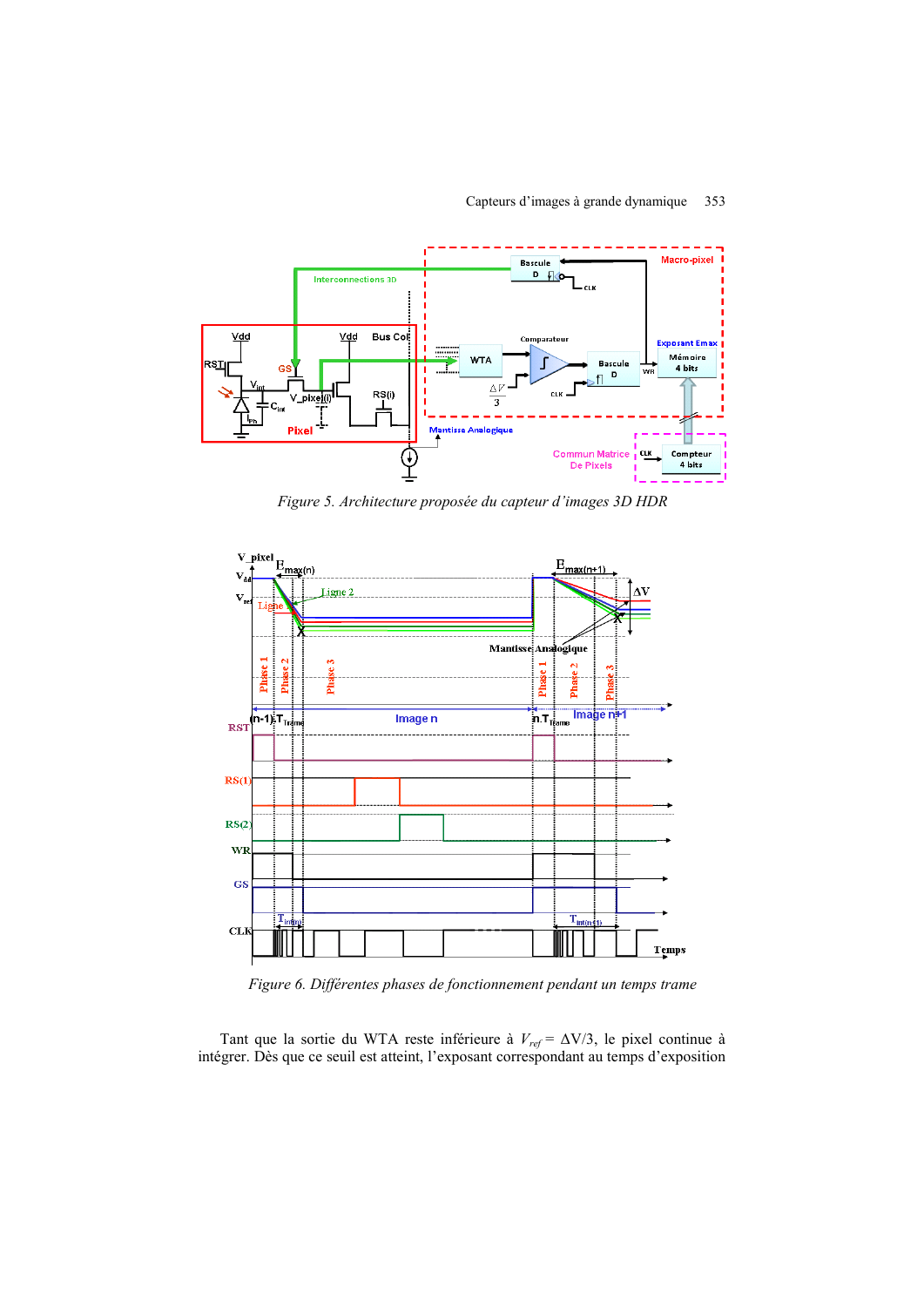maximum est mémorisé. Au coup d'horloge suivant, le signal GS est activé. L'activation de ce signal bloque le transistor GS et, en isolant le nœud V pixel, permet de mémoriser la tension du pixel dans le nœud flottant. En considérant que les fuites sont négligeables, cette tension sera figée jusqu'à la phase de réinitialisation.

Pour refléter le codage exponentiel, le temps d'intégration varie exponentiellement. Le compteur compte à la cadence d'une horloge logarithmique évoluant en 1/2<sup>i</sup> avec i allant de 0 à *Ne*. Au cours de la durée d'une trame, la fréquence d'horloge diminue exponentiellement en fonction du temps (cf. figure 6). Chaque ligne i de pixels est lue en mode « fenêtre déroulante » (Rolling Shutter) lors de l'activation du signal RS(i) correspondant. Puisque l'intégration (signal GS) se termine un demi-coup d'horloge (1/2t<sub>com</sub>) après la commutation du signal WR, cette commutation peut intervenir après un temps double (t<sub>com</sub>). Le choix de  $V_{ref} = \Delta V/3$ permet d'assurer que la variation de tension en fin de commutation est au plus de  $\Delta V$ . En effet, le front d'horloge suivant interviendra après un temps t<sub>com</sub>. En supposant l'éclairement constant sur le temps total d'intégration, la tension du pixel n'aura pas variée de plus de  $\Delta V/3$  +  $2\Delta V/3$  =  $\Delta V$ , ce qui permet d'éviter que le pixel recevant l'éclairement le plus fort ne sature (cf. figure 6).

La figure 6 illustre ces différentes phases de fonctionnement pendant un temps trame pour le cas d'un macropixel  $2 \times 2$  (ligne 1 : pixels rouge et bleu, ligne 2 : pixels vert et vert clair).

Les différents opérateurs de cette architecture peuvent introduire des imperfections plus ou moins gênantes (offset, gain…). L'objectif principal de cette partie d'architecture de l'imageur étant d'estimer l'exposant convenable à chaque macropixel, ces imperfections peuvent alors introduire une erreur sur l'estimation de l'exposant approprié. Par conséquent, l'impact des non-idéalités sur l'évaluation de l'exposant est principalement étudié et le risque d'erreur est alors évalué. Dans le paragraphe suivant, on explicite cette étude.

#### **4. Étude du WTA et évaluation de l'erreur induite**

#### *4.1. Principe du WTA*

Comme nous l'avons vu, le temps d'exposition est déterminé en un cycle trame. Toutes les tensions des pixels d'un même macropixel sont évaluées simultanément. Le pixel ayant la plus forte variation de tension impose le temps d'exposition en fonction de sa chute de tension ΔVpixel (cf. figure 7). Pour déterminer le temps d'intégration optimal, donc la valeur de l'exposant, le WTA doit pouvoir déceler une différence de tension au moins égale à la variation de tension correspondant au plus petit pas d'exposant, c'est-à-dire de distinguer des différences de tension proches de  $\Delta$ V/2<sup>ExpMax</sup> lorsque  $\Delta$ Vpixel est inférieure ou égale à  $\Delta$ V/2<sup>ExpMax</sup>.

En considérant une dynamique de tension ΔV de 1V avec 10 bits codant la mantisse et 4 bits codant l'exposant, il faut au moins 11 valeurs distinctes (de 0 à 10)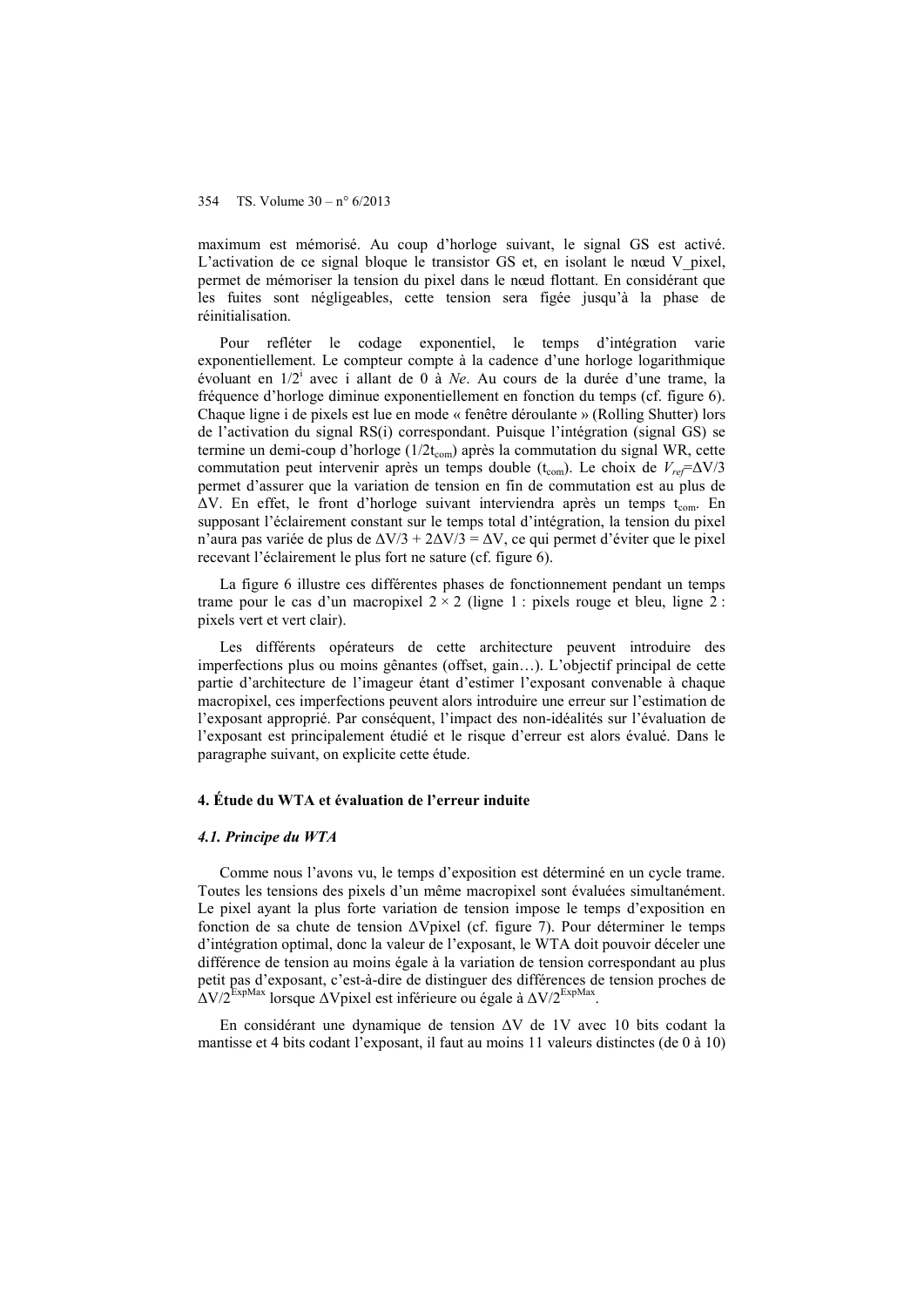de l'exposant pour atteindre une dynamique de 120 dB équivalente 20 bits en linéaire. La précision théorique souhaitée du WTA est alors :

$$
pr\acute{e c}ision\_WTA = \frac{Dynamic\_en\_Tension}{2^{Exposant\_Max}} = \frac{\Delta V}{2^{10}} = 1mV
$$
 (6)



*Figure 7. Chronogrammes des différents signaux du circuit proposé*

Nous avons évalué les performances d'architectures basées sur des Winner Take All. Depuis (Lazzaro, 1988), de nombreux travaux ont été menés pour améliorer les performances des WTA notamment en termes de consommation et de précision (Carvajal *et al.*, 2000 ; Soleimani *et al.*, 2009 ; Lopez *et al.*, 2006).

Nous considérons le circuit WTA présenté en figure 8, dont toutes les entrées *Vin* <sup>i</sup> sont connectées simultanément à tous les pixels du même macropixel.

Comme le montre la figure 8, les *n* paires différentielles se partagent la même source de courant de polarisation. Les entrées non inverseuses des paires différentielles sont connectées aux pixels tandis que les entrées inverseuses sont reliées entre elles et aux sorties des étages différentiels.

Rappelons le principe de fonctionnement du WTA en nous appuyant sur le cas de deux pixels. Ce principe se généralise sans peine à *N* paires différentielles. On considère tout d'abord la condition initiale  $VinI = Vin2$  ce qui induit  $II = I2 = Ic/2$ avec *Vin1* la tension en entrée de la 1re paire différentielle, *Vin2* la tension en entrée de la  $2^e$  paire différentielle, *Ic* le courant de polarisation, *II* et *I2* les courants circulant respectivement dans les paires différentielles (T11, T12) et (T21, T22). Le même courant *Ic/4* circule dans chaque transistor des 2 paires différentielles. Dans cet état de repos, tous les transistors fonctionnent en régime de saturation.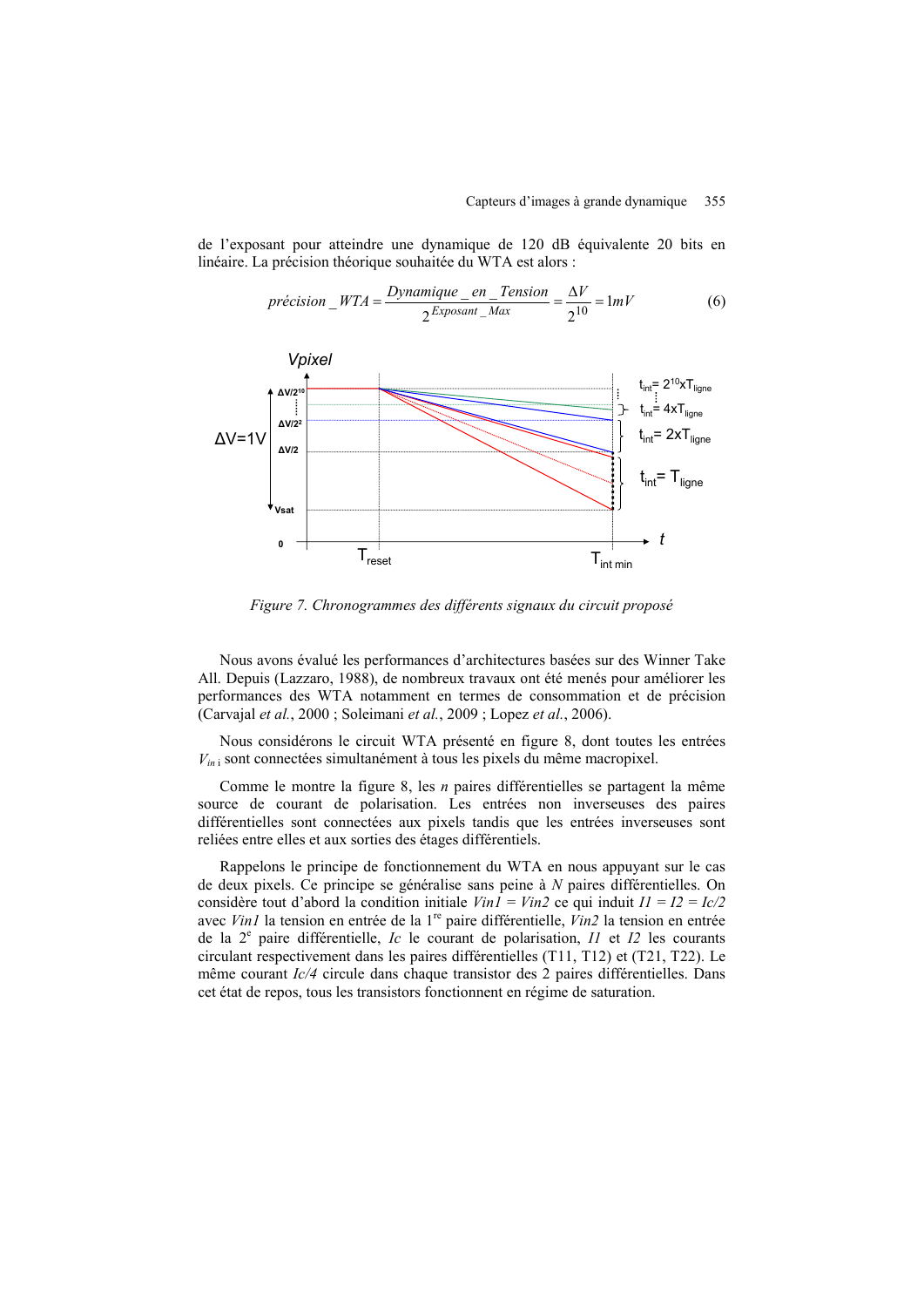

*Figure 8. Schéma du WTA*

Considérons maintenant que Vin1 descende au-dessous de Vin2. Cela induit une augmentation du courant dans T11. Le potentiel *Vc* diminue alors et le courant absorbé dans les transistors T12 et T22 augmente. La tension différentielle  $V_{GS21}$ *VGS22* augmente et tend à bloquer T21.

Par abus de langage, nous appelons « paire » différentielle, le transistor T11 et l'ensemble des transistors T12, T22… qui se partagent le courant *Ic*. La « paire » différentielle gagnante fonctionne donc en suiveur tandis que les transistors T21, T31,… des autres « paires » différentielles sont bloquées.

Aux offsets, dispersions et erreurs de gain près, la tension  $V_c$  en sortie est identique à la tension d'entrée de la « paire » différentielle qui a absorbé tout le courant *Ic*. Ce raisonnement reste valable pour *N* paires différentielles connectées entre elles. Afin d'évaluer l'impact des offsets, dispersions et erreurs de gain, nous avons déterminé la relation entre  $V_c$  et  $V_{in}$ , donnée par :

$$
V_c = G \times V_{in1} + V_{Offset}
$$
\n<sup>(7)</sup>

*VOffset* peut être évalué de la façon suivante :

Nous nous plaçons dans le cas où toutes les branches d'entrée des paires différentielles « perdantes » sont bloquées. Afin de réduire la consommation tout en gardant un gain *G* proche de 1, nous choisissons un courant de polarisation *Ic* tel que seuls les transistors bouclés en suiveurs de ces paires différentielles fonctionnent en faible inversion et aient alors un courant *i* de la forme :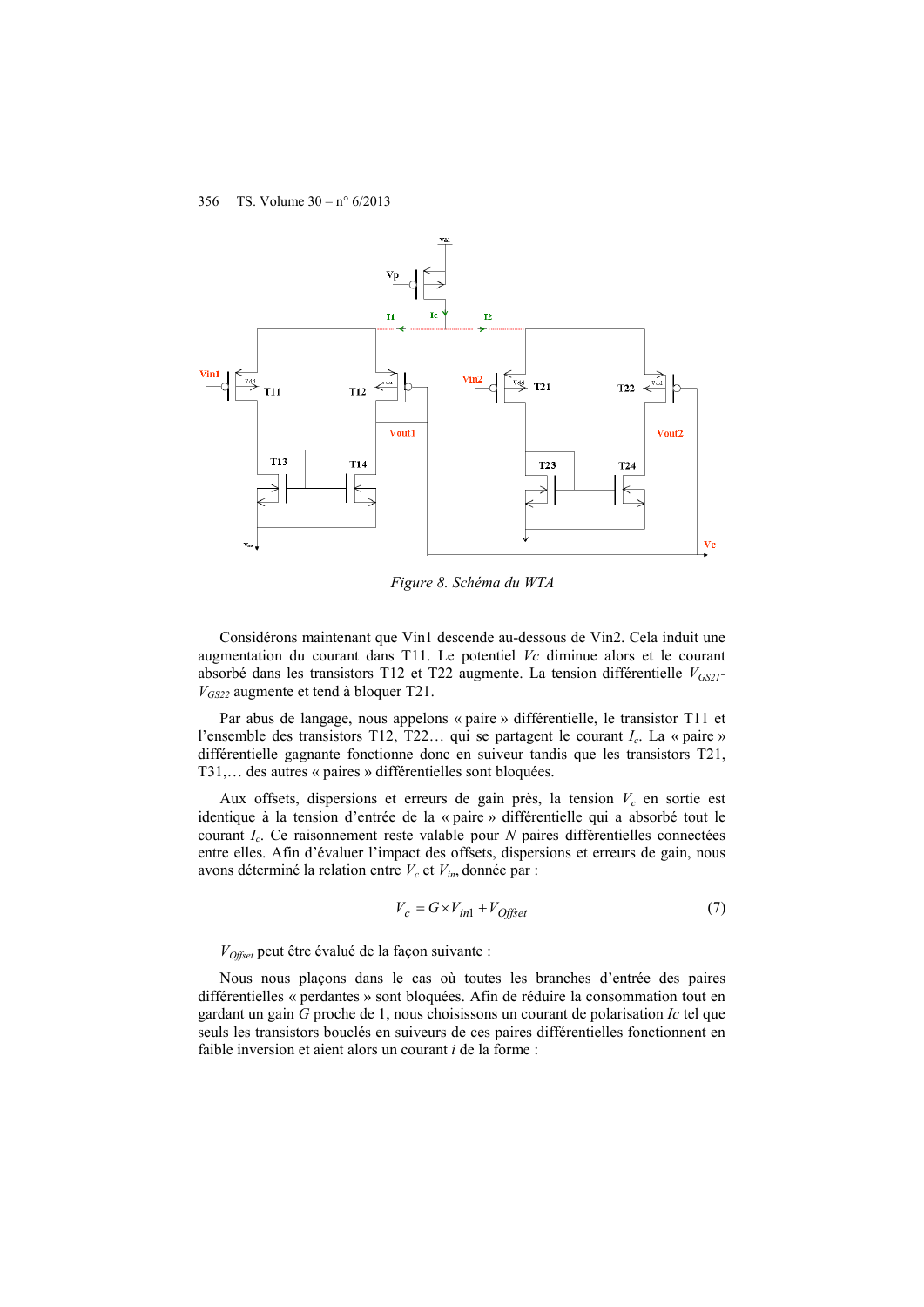Capteurs d'images à grande dynamique 357

$$
i = I_s \times e^{\frac{V_{sg}(i) - V_{TH}}{n \cdot V_t}} = \frac{I_c}{2 \cdot N}
$$
 (8)

Avec  $V_t = \frac{N}{q}$  $V_t = \frac{kT}{a}$ , où *k* est la constante de Boltzmann, *T* la température et *q* la charge de l'électron.

<span id="page-14-0"></span>Cela permet de déterminer la tension *Vsg(i)* :

$$
Vsg(i) = n \cdot V_t \ln\left(\frac{Ic}{2 N \cdot I_s}\right) + V_{TH}
$$
\n(9)

L'équation [ci-dessus](#page-14-0) peut se réécrire :

$$
Vsg(i) = n \cdot V_t \ln\left(\frac{Ic}{2 \text{ Is}}\right) + V_{TH} - n \cdot V_t \ln(N) \tag{10}
$$

La branche gagnante voit la moitié de courant de polarisation et fonctionne en limite régimes faible-forte inversion. Le courant de cette branche s'écrit alors :

$$
i_w = I_s \times e^{\frac{Vsgw - Vth}{n \cdot V_t}} = \frac{Ic}{2}
$$
 (11)

d'où la tension *Vgsw* :

$$
Vsgw = n \cdot V_t \cdot \ln\left(\frac{Ic}{2 I_s}\right) + Vth
$$
 (12)

En substituant l'équation (12) dans l'équation (10), l'expression de *Vgs*(*i*) devient :

$$
Vgs(i) = Vgsw + n \cdot V_t \cdot \ln(N) \tag{13}
$$

 $\overline{ }$ 

La tension  $n V_t$ . ln(N) représente l'offset introduit par le WTA. Cette tension d'offset peut être compensée lors du calcul de l'exposant. L'impact des dispersions est réduit par la mise en parallèle d'un grand nombre de branches. Le gain G est alors donné par :

$$
G = \frac{Vc}{Vinv} = \left(\frac{g_{mwl}}{g_{mws} + g_{dsw1} + g_{dsw3}}\right) \left(\frac{g_{mws}}{\sum_{i=1}^{N} g_{mi2} + \sum_{i=1}^{N} g_{disi2} + g_{dsw4}}\right) \tag{14}
$$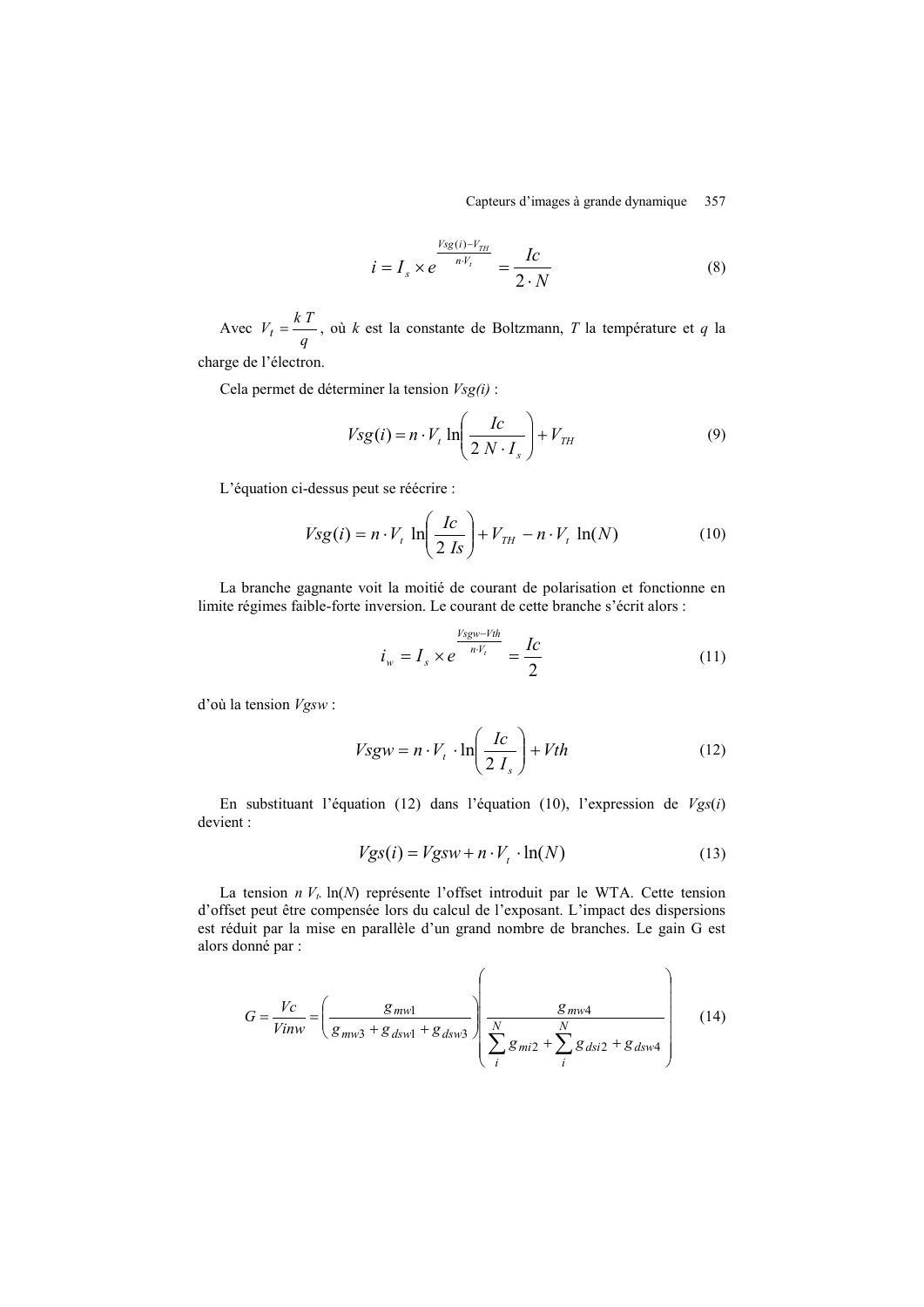où, d'après [8] et [11], les transconductances sont données par :

$$
g_{mw1} = g_{mw3} = g_{mw4} = \frac{I_c}{2 \cdot n \cdot V_t}
$$
 (15)

et

$$
g_{mi2} = \frac{I_c}{2 \cdot N \cdot n \cdot V_t} \tag{16}
$$

Ce qui permet d'établir :

$$
G = \frac{Vc}{Vinv} = \left(\frac{g_{mwl}}{g_{mwl} + g_{dsw1} + g_{dsw3}}\right) \left(\frac{g_{mwl}}{g_{mwl} + \sum_{i}^{N} g_{disi2} + g_{dsw4}}\right) \tag{17}
$$

En première approximation, les transconductances sont grandes devant les conductances et l'expression du gain devient :  $G = 1$ 

En fait, avec la technologie choisie et en prenant des transistors de faibles dimensions (cf. tableau 1) pour limiter l'encombrement du WTA, le rapport *gm/gds* est voisin de 100. Dans ces conditions, *G* est proche de 0,98. Le calcul de l'expression de la tension de sortie du WTA en fonction de la tension du pixel gagnant nous permet de vérifier que la tension de sortie du WTA est bien une expression linéaire de la tension du pixel gagnant. Dans la section suivante, nous présentons les limites de ces calculs et l'impact sur la capacité du WTA à discriminer.

| Transistor    | Ti1   | Ti <sub>2</sub> | Ti3   | T <sub>i</sub> 4 |
|---------------|-------|-----------------|-------|------------------|
| $W(\mu m)$    | 0,5   | 0,5             | 0,36  | 0,36             |
| $L(\mu m)$    | 0,35  | 0.35            |       |                  |
| $g_m(\mu S)$  | 19,77 | 0,0197          | 19,77 | 20,19            |
| $g_{ds}$ (nS) |       | 0,262           | 217   | 202              |

*Tableau 1. Dimensions, transconductance et conductances des transistors du WTA (branche gagnante)*

#### *4.2. Implémentation du WTA : résultats et limitations et comment s'en affranchir*

Le circuit de la figure 8 a été conçu en technologie CMOS 32 nm double oxyde. Cette technologie permet en effet de concilier les caractéristiques d'une technologie CMOS 0,25 µm pour les transistors fonctionnant en mode analogique, avec des densités d'interconnexions et d'intégrations élevées pour les fonctions numériques.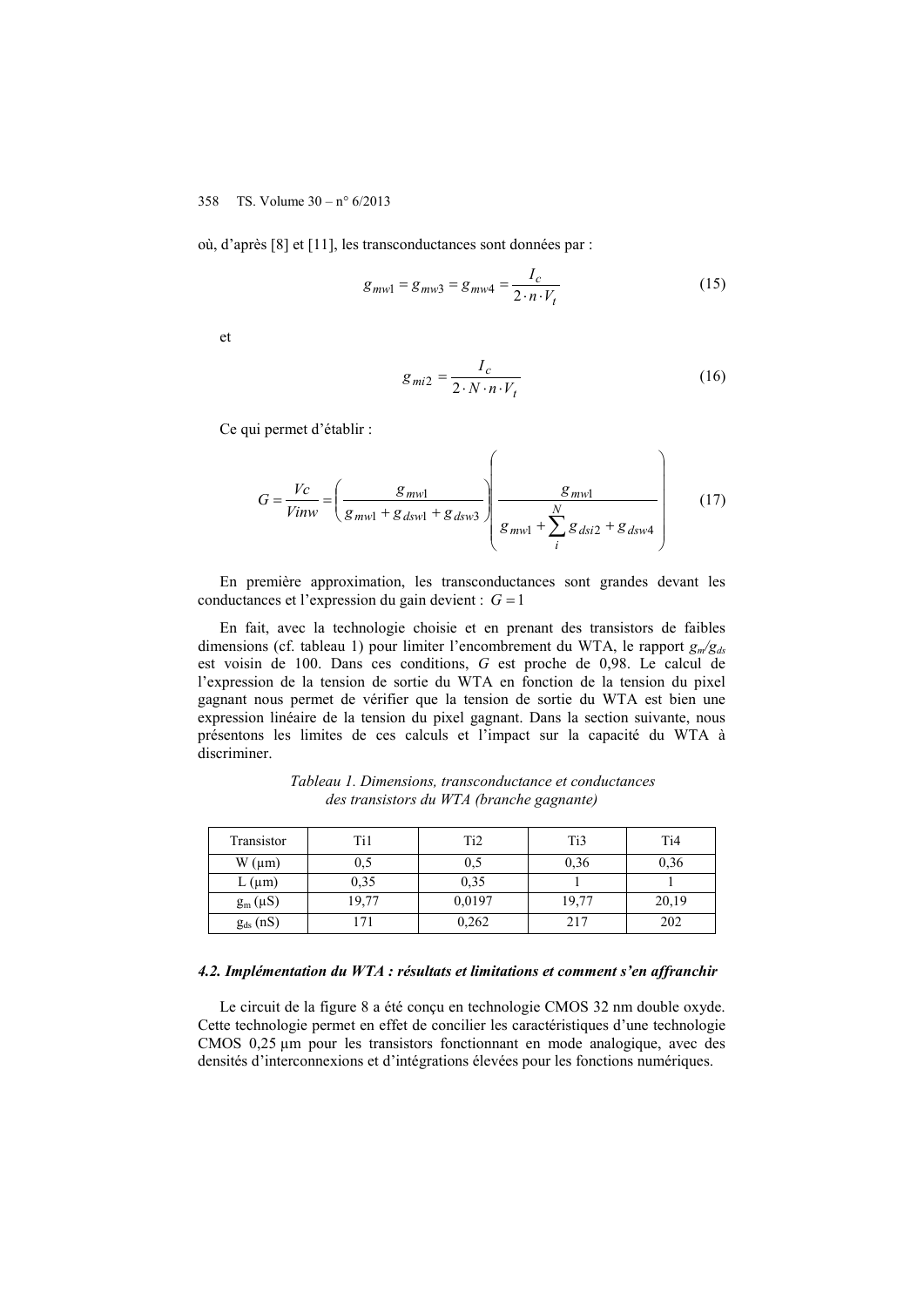La caractéristique tension de sortie en fonction de la tension d'entrée du WTA, est obtenue en simulant le circuit pour différentes tensions d'entrée. On prélève ensuite la valeur de la tension d'entrée et la tension  $V_c$  en sortie du WTA. Les différentes simulations nous ont permis de tracer la courbe de la figure 9. L'équation caractéristique de la courbe obtenue montre un gain de 0,973 et une tension d'offset de 321 mV. Ces valeurs sont cohérentes avec les expressions analytiques déterminées dans la section 4.1. L'erreur due à l'offset peut être prise en compte dans l'évaluation de l'exposant car il s'agit d'une valeur constante. En revanche, comme le montre l'évolution de la dérivée de la tension de sortie du WTA par rapport à la tension d'entrée, en fonction de la tension pixel (cf. figure 10), le gain du WTA n'évolue pas de manière linéaire.



*Figure 9. Tension de sortie du WTA en fonction de la tension du pixel*

Les résultats de la [Figure 10](#page-17-0) confirment alors que l'erreur liée au gain dépend de la tension du pixel ayant gagné. Par conséquent, l'erreur du gain peut entraîner un décalage de la valeur analogique du signal lue vers un intervalle proche ce qui induit une erreur sur l'évaluation du temps d'intégration.

En conclusion, le WTA est une solution compacte en termes de ressources électroniques et simple à implémenter. Néanmoins, avec de faibles éclairements, elle peut donner lieu à des erreurs sur les valeurs d'exposant. Cette mesure peut être corrigée en allongeant le temps d'exposition pour les cellules concernées. Nous proposons donc d'effectuer le calcul de l'exposant en deux étapes. À chaque étape l'exposant est codé sur 3 bits en ne prenant que les valeurs de 0 à 5. Dans un premier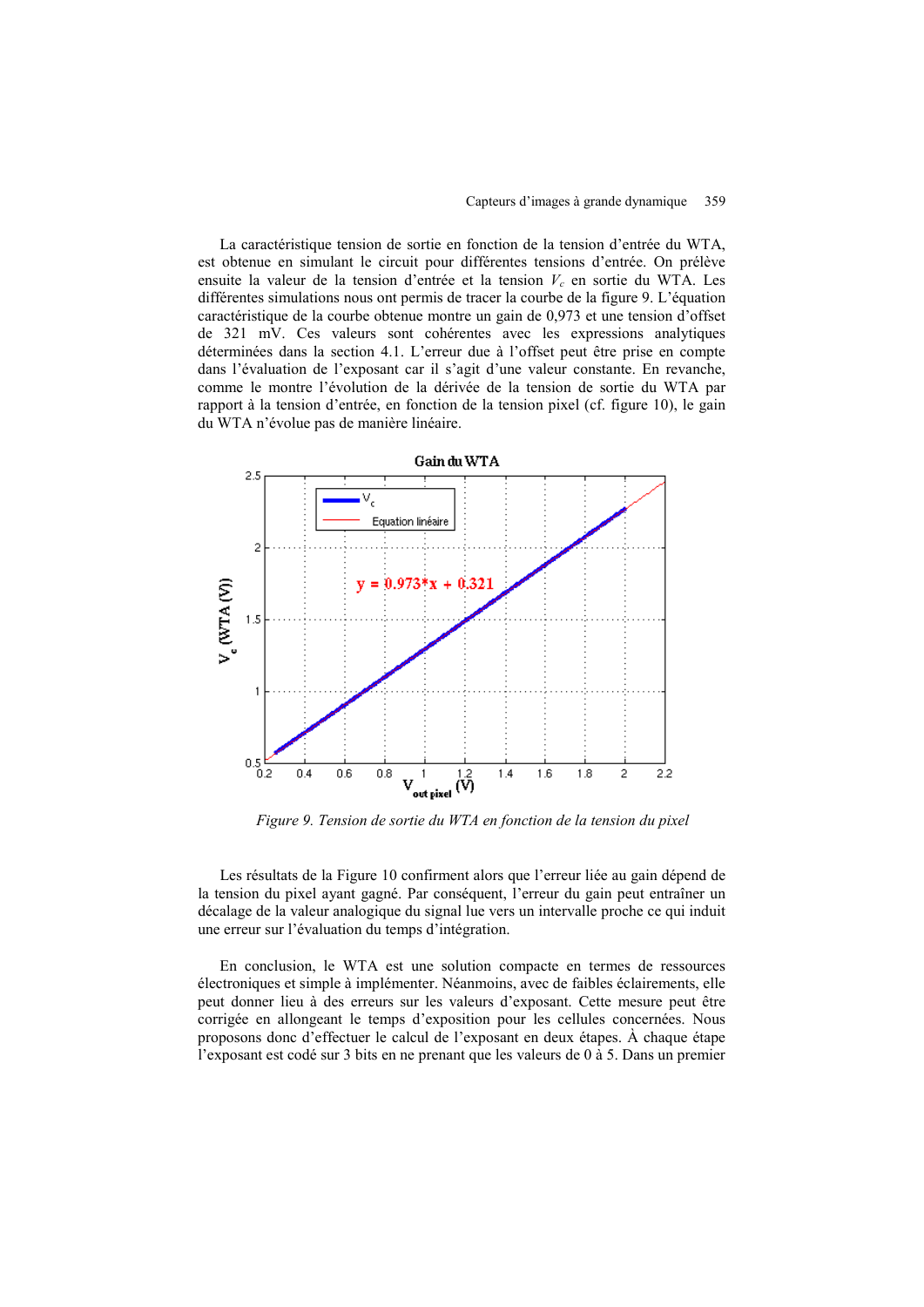temps, le temps d'intégration est fixé au minimum afin d'établir une évaluation grossière de l'exposant. À l'étape suivante, c'est-à-dire en introduisant une pseudotrame suivante, le temps d'intégration des pixels avec l'exposant minimum est multiplié par  $2<sup>5</sup>$ . L'exposant est alors de nouveau estimé avec le WTA ce qui revient à en effectuer une évaluation fine. À l'issue des deux pseudo-trames, le temps d'intégration adapté est donc connu avec une précision compatible avec l'échelle de dynamique de 120 dB.



<span id="page-17-0"></span>*Figure 10. Gain en tension de sortie du WTA en fonction de la tension d'entrée*

Enfin, la lecture de l'imageur est effectuée comme pour un imageur classique. La matrice des exposants est lue en même temps que l'imageur mais à une cadence Q fois plus lente afin que l'exposant reste constant pendant toute la durée de lecture de l'ensemble des pixels du macropixel.

#### **5. Deuxième niveau de compression à base de DCT**

La chaîne de traitement de compression d'une image est classiquement constituée d'une transformée qui va séparer les composantes hautes fréquences et basses fréquences. Cette transformée est suivie d'une quantification qui permet de réduire l'amplitude de ces coefficients. Enfin, un codeur entropique va les encoder avec un code à longueur variable. L'association de la quantification et du codeur à longueur variable permet ainsi d'obtenir la réduction du nombre de bits de l'image, mais c'est particulièrement la quantification qui permet de jouer sur le taux de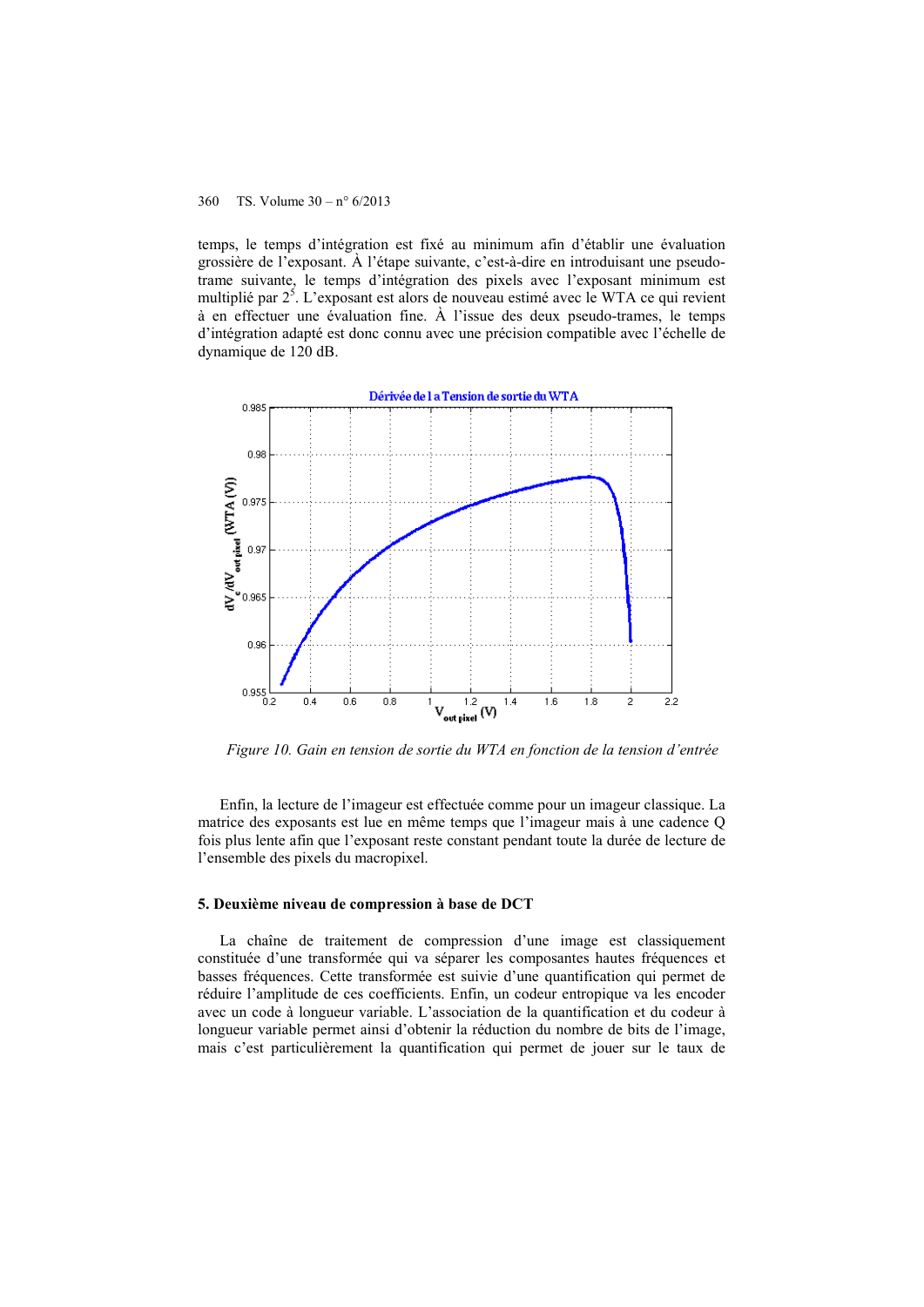compression et la qualité de l'image résultante en annulant plus ou moins de coefficients issus de la transformée.

Dans le cas de notre imageur, cette chaîne doit être simplifiée pour tenir compte des contraintes locales et globales de l'architecture. La contrainte locale tient principalement au traitement massivement parallèle où chaque macropixel travaille indépendamment de ses voisins. La compression se fait au sein du macropixel et doit donc tenir dans la surface d'un macropixel. Au niveau de l'architecture globale, les données issues et compressées dans chaque macropixel doivent ensuite être récupérées et réunies pour être transmises à l'extérieur de l'imageur. Afin de garder un contrôle et une architecture simple la quantité de donnée transmise par chaque macropixel doit être constante et identique pour chaque macropixel de l'imageur.

Ce résultat est obtenu en ne mettant pas de codeur entropique en sortie de la transformée. La compression est obtenue par une quantification agressive en abandonnant les coefficients basses fréquences qui seront donc considérés comme étant à zéro lors de la reconstruction.

Une transformée en cosinus discrète est utilisée car elle offre d'une part une grande régularité de traitement et, d'autre part, elle peut être facilement reconfigurée pour que ses opérateurs soient utilisés dans d'autres types de filtrage. Classiquement ce type de transformée est appliqué sur des blocs de  $8 \times 8$  pixels. Ici elle est appliquée sur les mantisses des macropixels comme illustré sur la figure 2, c'est donc une DCT  $32 \times 32$  qui est utilisée. En plus d'éliminer les coefficients basses fréquences la quantification en sortie de la DCT ramène les coefficients conservés sur le nombre de bits des mantisses de départ (8 bits). Pour un macropixel ce sont ces coefficients qui sont transmis en plus de l'exposant commun (cf. figure 11). Hors de l'imageur, l'image est reconstituée en faisant la DCT inverse sur les coefficients reçus complétés par des 0 pour les coefficients qui ont été éliminés puis en multipliant par l'exposant commun du macropixel.



*Figure 11. Compression d'un macro-pixel à l'aide de la DCT*

L'impact du taux de compression et de la précision des coefficients de la DCT  $32 \times 32$  ont été étudiés principalement en termes de PSNR sur l'image reconstituée après transformée inverse, réalisée hors de l'imageur (Guezzi *et al.,* 2010).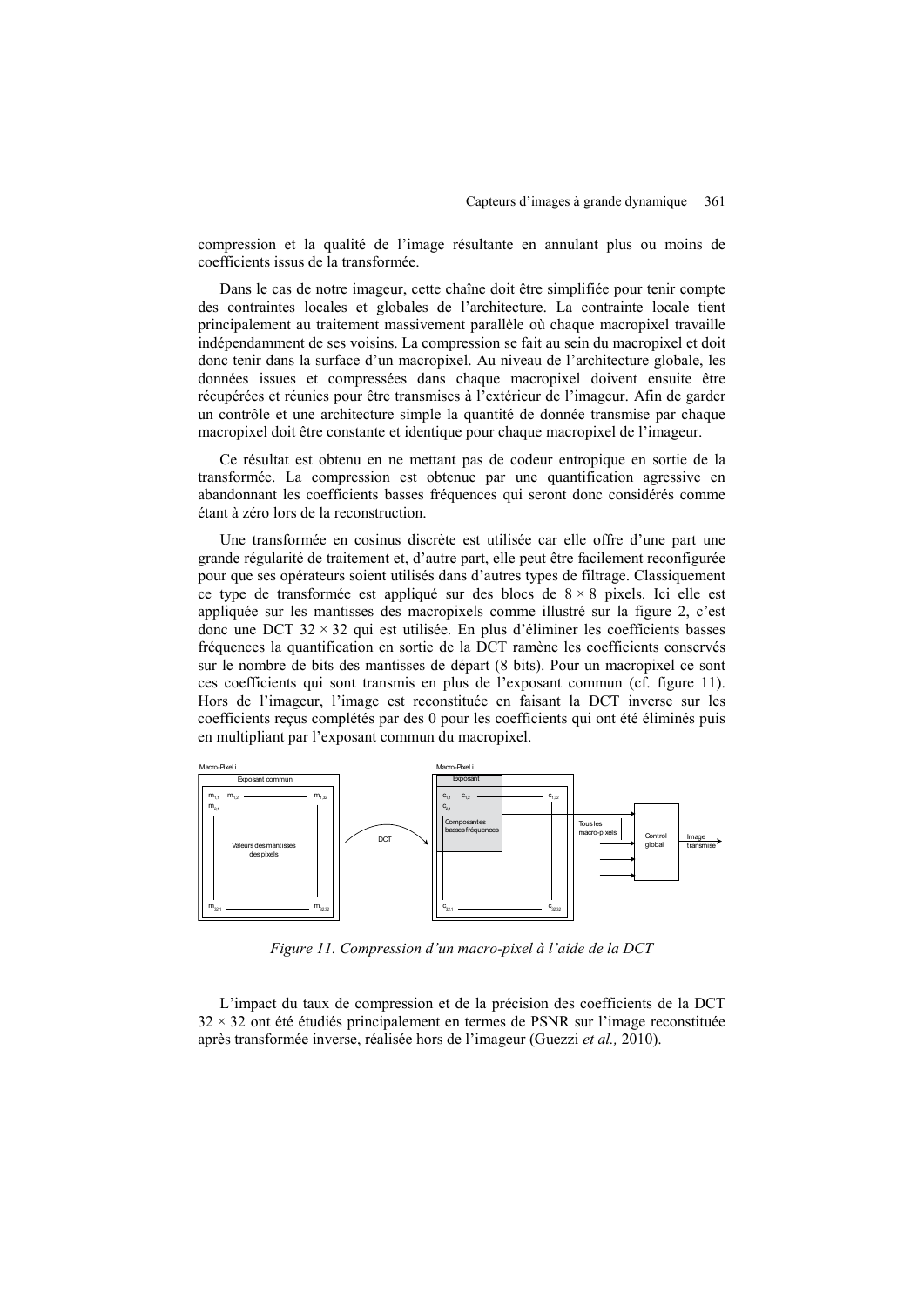

*Figure 12. Courbe de PSNR d'une image reconstruite pour différents taux de compression (coefficients de la DCT sur 3 bits)*



*Figure 13. Image reconstruite après compression de 75 % sur les mantisses, (coefficients de la DCT sur 3 bits) : image à pleine échelle de luminance (gauche), image dans les faibles à moyennes luminance (droite)*

La figure 12 représente le PSNR d'une image traitée par macropixel de  $32 \times 32$ en fonction de différents taux de compression pour des coefficients de DCT codés sur 3 bits. Ces résultats ont été obtenus en simulation sous Matlab avec des calculs intermédiaires fait en pleine précision. L'impact des calculs en virgule fixe amènera sûrement un certain abaissement des valeurs du PSNR (étude en cours).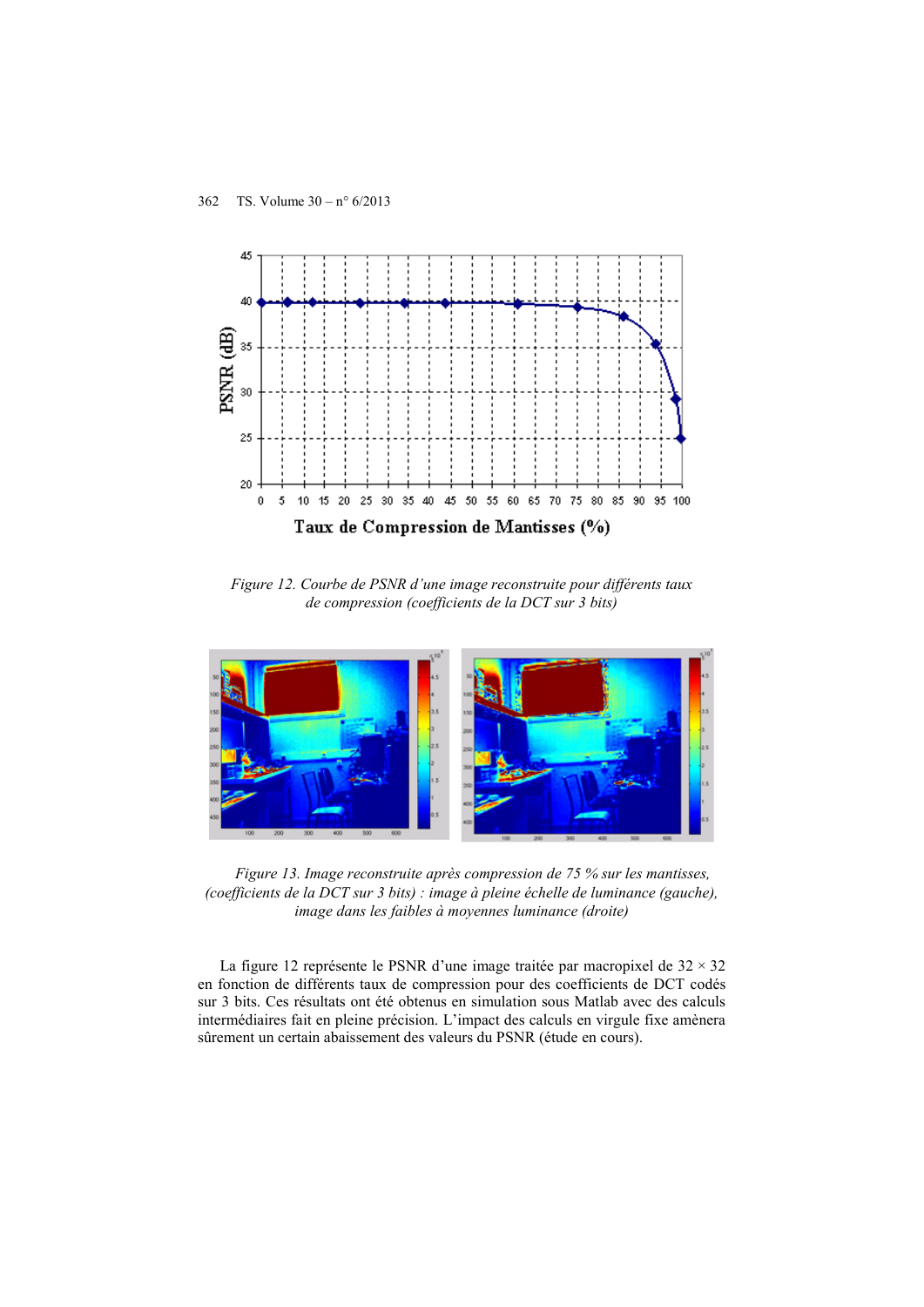Un taux de compression sur les mantisses de 75 % peut être atteint tout en conservant une qualité d'image acceptable (PSNR d'environ 40 dB). Il est possible d'aller jusqu'à un taux de compression de 95 % pour un PSNR de 30 dB, ce qui constitue la limite minimale acceptable.

La figure 13 représente le résultat d'une compression avec un taux de 75 % sur les mantisses et des coefficients de la DCT sur 3 bits. L'effet de bloc de 32 × 32 devient visible et certains détails sont perdus, cependant l'image conserve sa grande dynamique et reste utilisable pour faire des post-traitements tels que de la détection de contours.

#### **6. Conclusion**

Nous avons proposé et analysé les performances d'une nouvelle architecture de capteur d'images HDR destinée à être mise en œuvre dans ces circuits à intégration 3D. Cette architecture permet d'adapter le temps d'intégration par groupe de pixels et, ainsi, d'étendre la dynamique de l'imageur à 120 dB tout en conservant les performances des pixels 3T et 4T classiques car, et ce point est essentiel, cette architecture permet de garder des pixels ayant une architecture classique (3T, 4T), en particulier sans leur rajouter de transistors supplémentaires. Le fonctionnement HDR est alors équivalent à un codage Mantisse-Exposant par groupe de pixels. Ce type de codage permet un premier niveau de compression, un deuxième niveau de compression, effectué sur la matrice de mantisses, étant obtenu par DCT suivi de la suppression d'une partie des coefficients de quantification.

L'architecture décrite nécessite peu de ressources électroniques supplémentaires. En effet, les 4 transistors requis pour chaque branche Winner Take All nécessitent une surface inférieure à celle de la photodiode plus les 3 ou 4 transistors du pixel. Un seul signal de commande supplémentaire par pixel est nécessaire. Les interconnexions entre les deux circuits n'introduisent donc que peu de contraintes sur le pas des interconnexions 3D.

Dans cette architecture, le calcul de l'exposant maximum se fait par le WTA analogique. Une telle solution permet d'obtenir une cellule compacte, cependant au détriment d'une erreur sur la détermination du temps d'intégration optimal. Néanmoins cette limitation peut aisément être contournée en rajoutant une pseudotrame supplémentaire pour déterminer jusqu'à 10 valeurs d'exposant et ainsi atteindre les 120 dB.

L'association du codage Mantisse-Exposant et la double compression permet de réduire le flux de données de 22 bits par pixel à environ 2 bits par pixel ce qui est équivalent à un taux de compression de 93 %, tout en gardant une dynamique supérieure à 120 dB et une bonne qualité d'image (PSNR de l'ordre de 30 dB).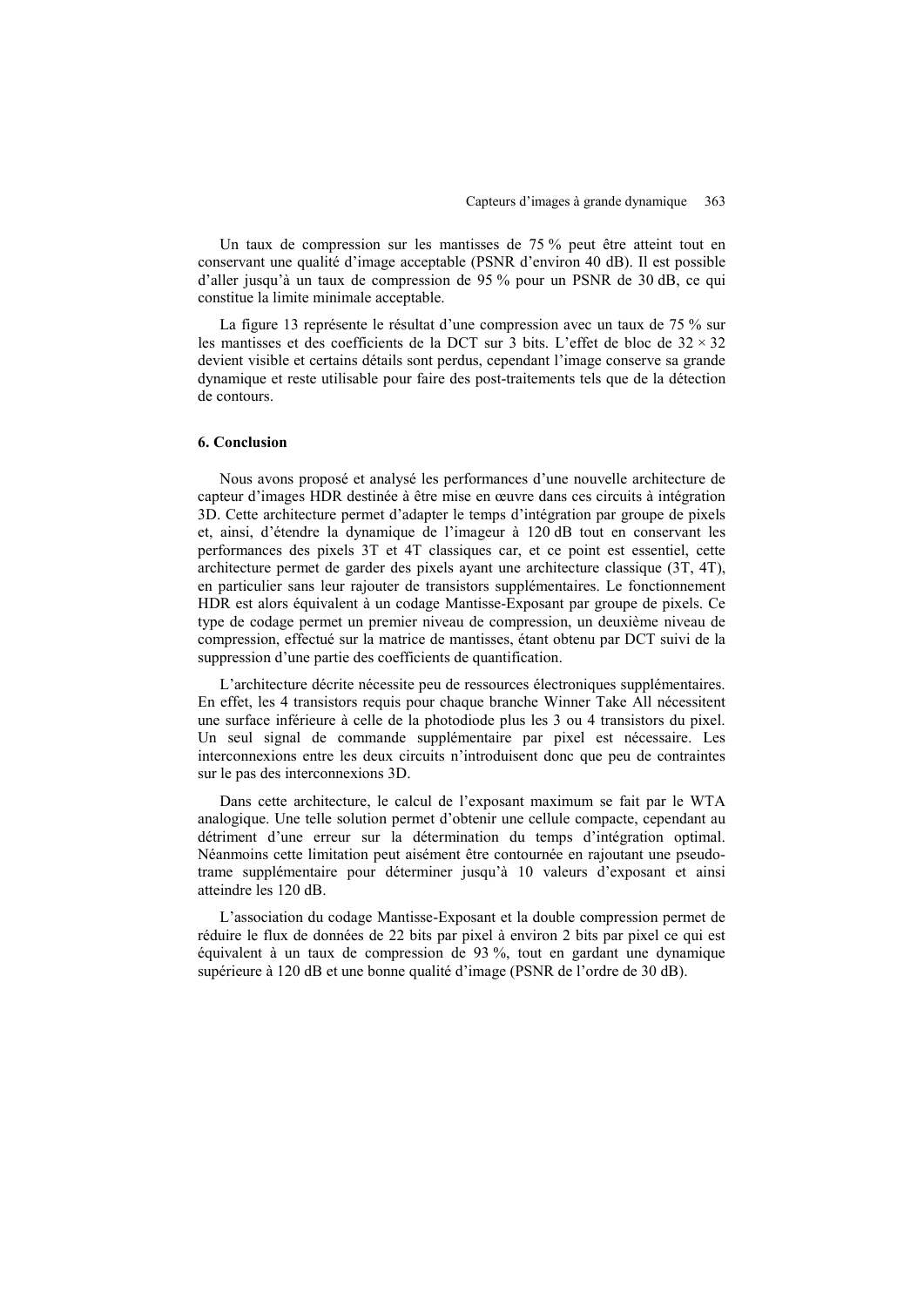#### **Bibliographie**

- Akahane N., Adachi S., Mizobuchi K., Sugawa S. (2009, nov.). Optimum Design of Conversion Gain and Full Well Capacity in CMOS Image Sensor with Lateral Overflow Integration Capacitor. *IEEE Transactions On Electron Devices*, vol. 56, n°. 11.
- Bermak A., Kitchen A. (2006). A Novel Adaptive Logarithmic Digital Pixel Sensor. *IEEE Photonics Technology Letters*, vol. 18, n° 20, Oct. 15.
- Carvajal R.G., Ramirez-Angula J., Tombs J. (2000). High-speed high-precision voltage-mode MIN/MAX circuits in CMOS technology. *Circuits and Systems, Proceedings. ISCAS 2000 Geneva. The 2000 IEEE International Symposium on*.
- Guezzi Messaoud F., Dupret A., Peizerat A., Blanchard Y. (2011). A novel 3D architecture for High Dynamic Range image sensor and on-chip data compression. *Proceedings of the Sensors, Cameras, and Systems for Industrial, Scientific, and Consumer Applications XII,*  San Francisco, SPIE 2011.
- Guezzi Messaoud F., Dupret A., Peizerat A., Blanchard Y. (2010). On-Chip Compression for HDR Image Sensors. *Proc.DASIP*, p. 90-96.
- Lazzaro J. (1988). *Winner Take-All Networks Of O(N) Complexity.* Computer Science Department Technical Report CALTECH–CS–TR–21–88, California Institute of Technology.
- Lopez-Morillo E., Carvajal R.G., Galan J., Ramirez-Angulo J., Lopez-Martin A., Rodriguez-Villegas E. (2006). A low-voltage low-power QFG-based Sigma-Delta modulator for electroencephalogram applications. *Biomedical Circuits and Systems Conference, 2006. BioCAS. IEEE*.
- Magnan P., Battude P., Gagnard X., Leyris C., Depoyan L., Vinet M., Cazaux Y., Giffard B., Ancey P., Coudrain P. (2009, June). Towards a Three-Dimensional Back –Illuminated Miniaturized CMOS Pixel Technology using 100 nm Inter-Layer Contacts. *International Image Sensor Workshop*, p.1-4.
- Mase M., Kawahito S., Sasaki M., Wakamori Y., Faruta M. (2005). A Wide Dynamic Range CMOS Image Sensor with Multiple Exposure-Time Signal Outputs and 12-bit Column Parallel Cyclic A/D Converters. *IEEE Journal of Solid-State Circuits*, vol. 40, n° 12.
- Rhee J., Joo Y. (2003 Feb.). Wide dynamic range CMOS image sensor with pixel level ADC. *IEEE Electron. Letters*, vol. 39, p. 360-361.
- Rhee J., Park D. (2009 May). Analysis and Design of a Robust Floating Point CMOS Image Sensor. *IEEE Sensors Journal*, vol. 9, n° 5.
- Soleimani M., Khoei A., Hadidi K., Kazemi Nia S. (2009). Design of High-speed highprecision voltage-mode MIN/MAX circuits with Low Area and Low Power Consumption. *IEEE*.
- Spivak A., Belenky A., Fish A., Yadid-Pecht O. (2009). Wide-Dynamic-Range CMOS Image Sensors Comparative Performances Analysis. *Electron Devices, IEEE Transactions on Electron Devices*, p. 2446-2461.
- Suntharalingam V., Berger R. (2005). Megapixel CMOS Image Sensor Fabricated in Three-Dimensional Integrated Circuit Technology. *IEEE International Solid-State Circuits Conference. ISSCC proceeding*, p. 356-357.